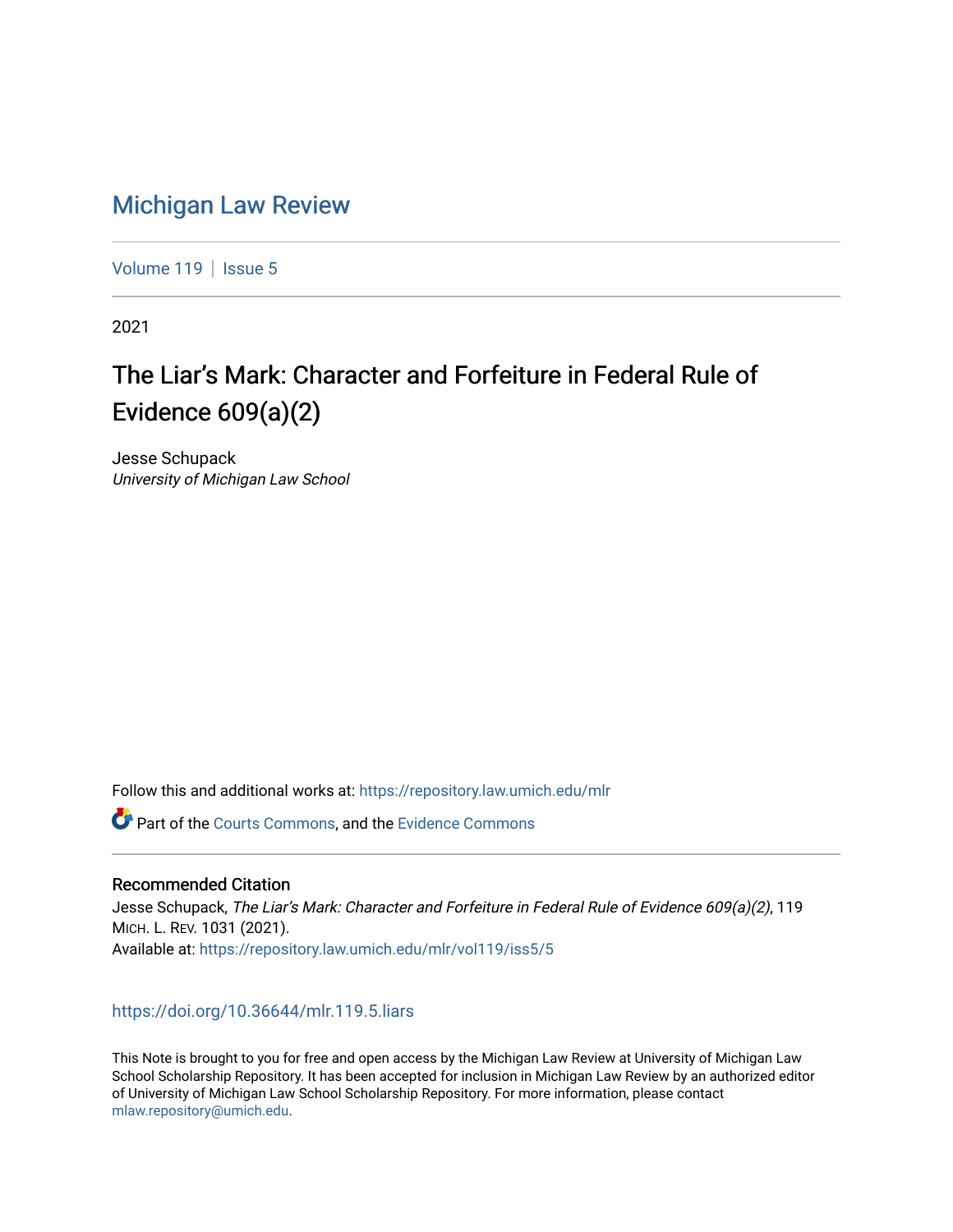# **NOTE**

# **THE LIAR'S MARK: CHARACTER AND FORFEITURE IN FEDERAL RULE OF EVIDENCE 609(A)(2)**

# Jesse Schupack\*

Rule 609(a)(2) of the Federal Rules of Evidence is an outlier. The Rule mandates admission of impeaching evidence of a witness's past convictions for crimes of dishonesty. It is the only place in the Rules where judges are denied their usual discretion to exclude evidence on the grounds that its admission would be more prejudicial than probative. This Note analyzes three assumptions underlying this unusual Rule: (1) that there is a coherently definable category of crimes of dishonesty, (2) that convictions for crimes of dishonesty are uniquely probative of a person's character, and (3) that an assessment of moral character based on past convictions will be suitably predictive of a person's reliability as a witness. These assumptions are false and so do not justify the mandatory admission of convictions under the Rule. The final Part of this Note argues that Rule  $609(a)(2)$  is better understood as operating on an implicit principle of forfeiture. Recognizing this and modifying the structure of the Rule accordingly cures some of its current defects. But these revisions still leave something deeply concerning about Rule 609(a)(2). The logic of forfeiture substitutes a normative judgment about a particular class of people in place of an evidentiary judgment about the probative value of a certain kind of information. This Note concludes that this substitution is unprincipled and unjust, and that therefore Rule  $609(a)(2)$  should be eliminated.

#### TABLE OF CONTENTS

| $\mathbf{L}$ | THE STRUCTURE, RATIONALE, AND HISTORY OF RULE |  |  |  |
|--------------|-----------------------------------------------|--|--|--|
|              |                                               |  |  |  |
|              |                                               |  |  |  |
|              |                                               |  |  |  |
|              |                                               |  |  |  |

J.D. Candidate, May 2021, University of Michigan Law School. Thanks to Conor Bradley, Sherman Clark, Renee Griffin, Timothy Lynch, Kate Markey, Veronica Portillo-Heap, Brian Remlinger, and Ingrid Yin for helpful conversations and comments on earlier versions of this work. Thanks also to the editors of the Michigan Law Review for their careful and helpful editing.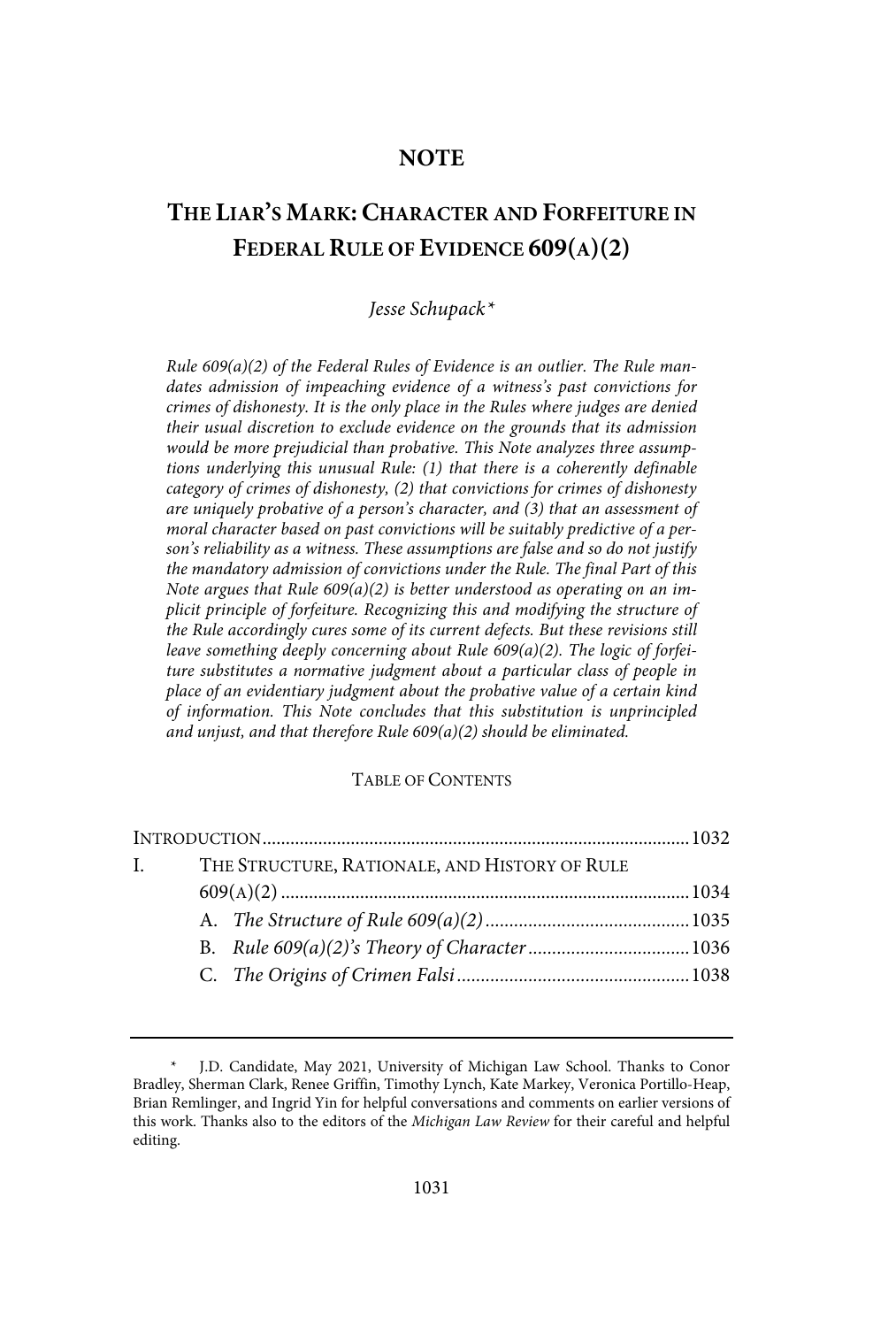| 1032 |    | Michigan Law Review                                        | [Vol. 119:1031] |
|------|----|------------------------------------------------------------|-----------------|
| H.   |    |                                                            |                 |
|      |    | A. The Error in Rule 609(a)(2)'s Probabilistic Premise1039 |                 |
|      | В. | Rule 609(a)(2)'s Reliance on a Confused Taxonomy1042       |                 |
|      |    | The Conceptual Inadequacy of Crimen Falsi  1042<br>1.      |                 |
|      |    | 2. The Unworkability of Crimen Falsi  1044                 |                 |
|      |    | C. What the Rules Get Wrong About Character  1046          |                 |
|      |    | Evidence Against the Rules' View of Character  1047<br>1.  |                 |
|      |    | 2. The Falsus in Uno Doctrine and Rule 609 1049            |                 |
| III. |    | RULE 609(A)(2) AS A PRINCIPLE OF FORFEITURE  1051          |                 |
|      |    |                                                            |                 |
|      | B. | Evidentiary Rules as Normative Judgments1054               |                 |
|      |    |                                                            |                 |
|      |    |                                                            |                 |
|      |    |                                                            |                 |

#### **INTRODUCTION**

Rule 609(a)(2) of the Federal Rules of Evidence is unique in dictating that a certain kind of evidence must be admitted. While 609(a)(1) permits admission of prior felony convictions for witness impeachment subject to a balancing test,<sup>1</sup> section (a)(2) *requires* admission of evidence of past convictions "if the court can readily determine that establishing the elements of the crime required proving—or the witness's admitting—a dishonest act or false statement." 2 It is the only Federal Rule of Evidence that denies judges the discretion to exclude a kind of evidence on the grounds that its admission would be more prejudicial than probative.<sup>3</sup> This Note explores and critiques

<sup>1</sup>. See FED. R. EVID. 609(a)(1); see also United States v. Estrada, 430 F.3d 606, 615–16 (2d Cir. 2005) ("[D]istrict courts, under Rule  $609(a)(1)$ , may admit evidence of a witness's felony convictions that do not constitute *crimen falsi*, subject to balancing pursuant to Rule 403." (footnote omitted)).

FED. R. EVID. 609(a)(2). This Note uses "crime of dishonesty" as a gloss on this language, which incorporates into the Rule the historical category of crimen falsi. See infra Section I.C. See generally Stuart P. Green, Deceit and the Classification of Crimes: Federal Rule of Evidence  $609(a)(2)$  and the Origins of Crimen Falsi, 90 J. CRIM. L. & CRIMINOLOGY 1087 (2000) (providing an overview of history of special treatment for crimen falsi in the context of various approaches to the taxonomy of crimes).

<sup>3</sup>. See Jennifer L. Mnookin, Atomism, Holism, and the Judicial Assessment of Evidence, 60 UCLA L. REV. 1524, 1551–52 (2013). The phrase "must be admitted" occurs only in Rule 609. The only other Rule that says that a judge "must" take some action to admit something into the record is Rule 201, which states that the court "must take judicial notice" of a noticeable fact if a party so moves and supplies the judge with the relevant information. FED. R. EVID.  $201(c)(2)$ . Absent specification to the contrary, all other rules of admissibility are conditioned on a balancing test under Rule 403, which serves as "an envelope wrapped around all the other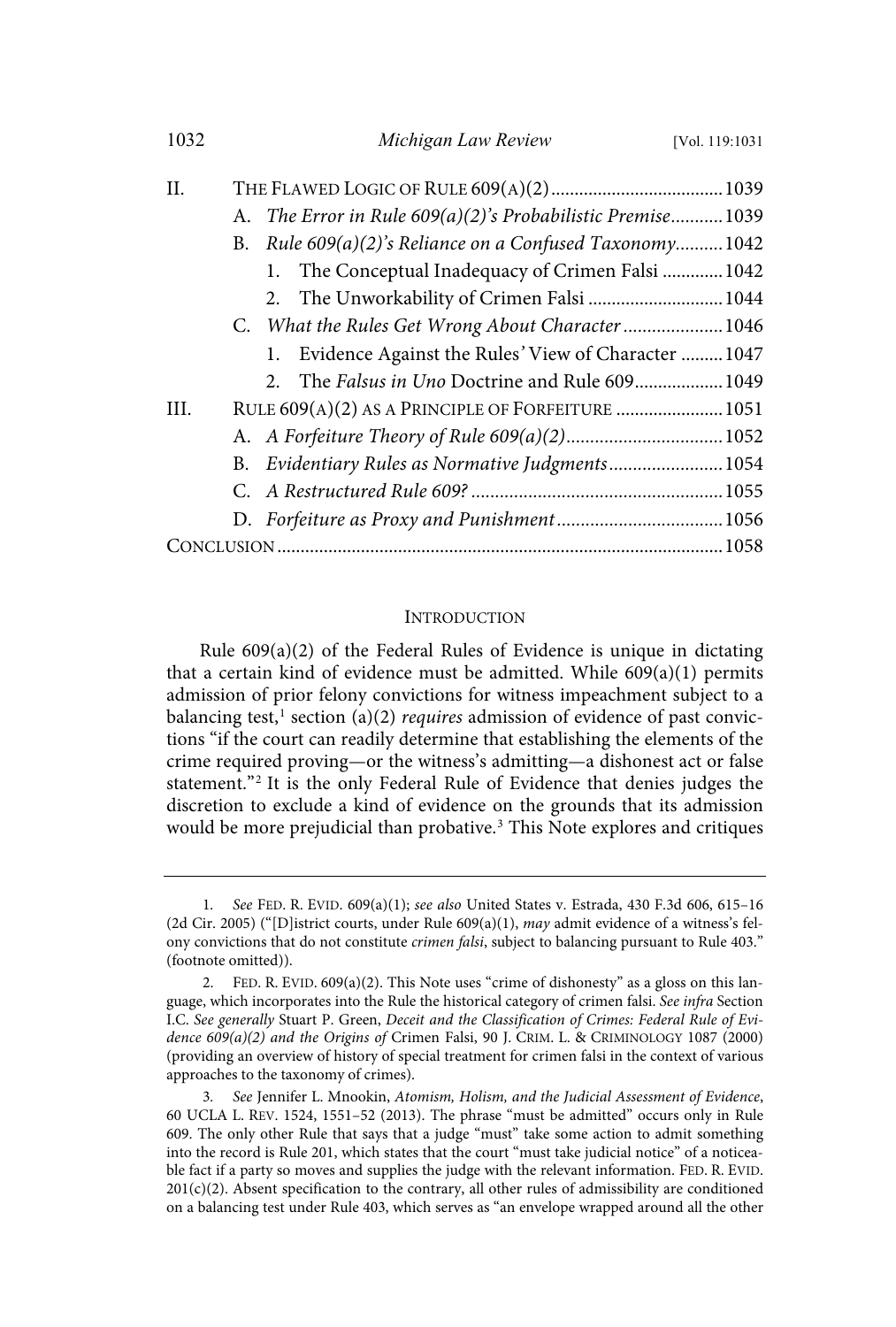the rationales and assumptions underpinning the Rule. The final Part considers an amended construction of Rule 609 that better comports with its underlying justification. Because even this reformulation is untenable, 609(a)(2) should be eliminated.

The stakes here are high. <sup>4</sup> Well over half of criminal defendants who testify are impeached under Rule 609,<sup>5</sup> and many more witnesses choose not to testify because they know they face the threat of impeachment.<sup>6</sup> This silencing is one strand in a larger web of rules within the criminal justice system that prevent parties from having a voice in their own defense.<sup>7</sup> A rule that carries such a substantial effect should have a cogent justification. But though Rule 609 as a whole is one of the most contentious in the Rules of Evidence, 8 almost all of that controversy centers on section (a)(1) and practically no scrutiny has been leveled at section (a)(2).<sup>9</sup> The reason for this discrepancy is initially intuitive. Objections to section (a)(1) tend to focus on the lack of justification for treating a past felony conviction—no matter its nature—as probative of a witness's current likelihood of lying on the stand. 10 Section (a)(2), by contrast, has a clear logic: people who have proven themselves to be liars are not trustworthy.<sup>11</sup> Thus, even those who are harshly crit-

9. See Green, supra note 2, at 1114 (noting that, though there was a vigorous floor debate over 609(a) as a whole, "there appears to have been virtually no discussion of the underlying premise that a person who has been convicted of either a crime of deceit or some other serious crime is unworthy of belief").

See, e.g., Julia Simon-Kerr, Credibility by Proxy, 85 GEO. WASH. L. REV. 152, 160 (2017) (describing impeachment jurisprudence as being "mired in both technical and substantive confusion"); Bellin, *supra* note 6, at 295 ("The controversy stems from the fact that, while the rationale behind the practice is far from compelling, all sides agree that it has a devastating effect on defendants who testify . . . ."); Anna Roberts, Impeachment by Unreliable Conviction, 55 B.C. L. REV. 563 (2014) (offering a useful overview of the ways in which scholars have criticized Rule 609(a)(1)).

11. Cf. H. Richard Uviller, Credence, Character, and the Rules of Evidence: Seeing Through the Liar's Tale, 42 DUKE L.J. 776, 811 (1993) ("One of the mysteries lurking beneath

rules" and which allows judges, at their discretion, to exclude otherwise admissible evidence where it poses a risk of undue prejudice relative to its probative value. Mnookin, supra at 1552. See also United States v. Jefferson, 623 F.3d 227 (5th Cir. 2010) (holding the trial court to have abused its discretion in barring admission of evidence within the scope of Rule 609(a)(2)).

<sup>4</sup>. See United States v. Cook, 608 F.2d 1175, 1183 (9th Cir. 1979) (en banc) ("The effect of the preliminary [Rule 609] ruling can substantially change the course of the trial . . . .").

<sup>5</sup>. See Alexandra Natapoff, Speechless: The Silencing of Criminal Defendants, 80 N.Y.U. L. REV. 1449, 1461 (2005). Where this Note refers to "Rule 609," the claim is meant to apply to the Rule as a whole and not only to section (a)(2).

<sup>6.</sup> Jeffrey Bellin, Circumventing Congress: How the Federal Courts Opened the Door to Impeaching Criminal Defendants with Prior Convictions, 42 U.C. DAVIS L. REV. 289, 291 (2008).

<sup>7</sup>. See Natapoff, supra note 5, passim.

<sup>8.</sup> Victor Gold, Impeachment by Conviction Evidence: Judicial Discretion and the Politics of Rule 609, 15 CARDOZO L. REV. 2295, 2295–96 (1994) ("No provision of the Federal Rules of Evidence has sparked more controversy than Rule 609, which deals with the admissibility of convictions to impeach a witness." (citation omitted)).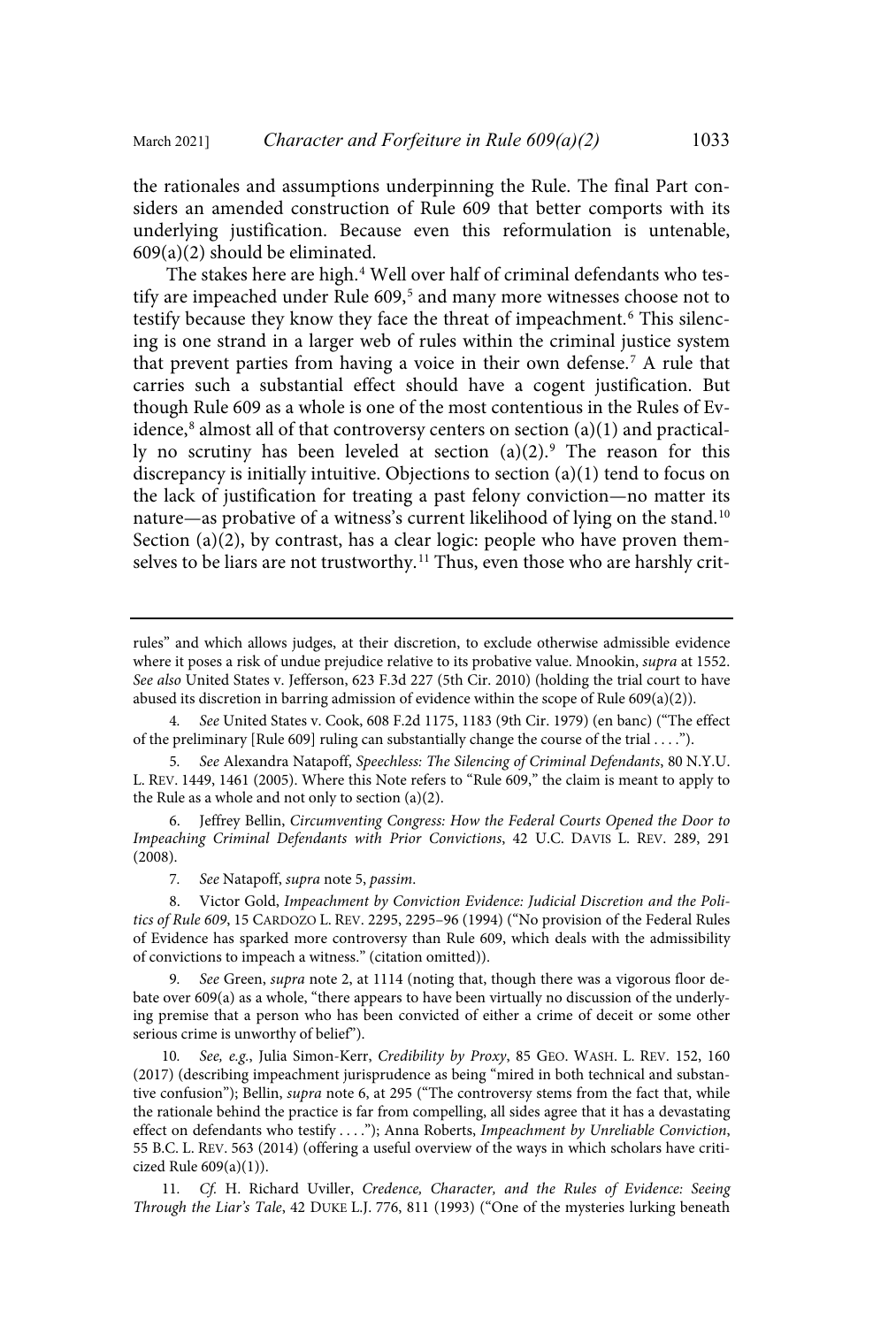ical of Rule 609 tend to propose amendments that modify or strike section (a)(1) while leaving (a)(2) mostly or wholly intact.<sup>12</sup>

This Note contributes to the ongoing debate by showing that Rule 609(a)(2)'s justification is not cogent. Part I describes the Rule's structure and its rationale, which turns on both a view of the nature of character and a view about the probabilistic value of certain kinds of character evidence. Part II argues that Rule 609(a)(2)'s theory of moral character and model of probabilistic reasoning do not withstand scrutiny and are inconsistent with the Rules' general avoidance of the risk of undue prejudice. Part III hypothesizes that Rule 609(a)(2) is actually underwritten by an unstated principle of forfeiture. Section (a)(2) would be sounder, more easily and consistently applied, and better aligned with the rest of the Rules if it were restructured to reflect this underlying forfeiture logic. This modification does not, however, face up to a more fundamental question: If the Rule's ultimate rationale is the logic of forfeiture, is that in fact just? This Note argues, in conclusion, that the irremediable unfairness of the Rule's forfeiture logic makes even an amended version of the Rule unsatisfactory and that therefore the Rule should be eliminated.

#### I. THE STRUCTURE, RATIONALE, AND HISTORY OF RULE 609(A)(2)

Rule 609(a)(2) is distinctive in its mandatory-admissibility requirement. This requirement lacks justification, a problem that becomes apparent when contrasting the Advisory Committee's rationale for it with the norms governing the rest of the Rules of Evidence. <sup>13</sup> Section I.A outlines the ways in which the admission of character evidence under Rule 609(a)(2) diverges from the Rules' otherwise careful attention to the need for balancing the

the surface of Rule  $609(a)[(1)]$  is that if these prior felony convictions involve no dishonesty . . . then wherein lies their probative value?").

<sup>12</sup>. See, e.g., Timothy R. Rice, Restoring Justice: Purging Evil from Federal Rule of Evidence 609, 89 TEMP. L. REV. 683 (2017) (arguing for a substantial overhaul of Rule 609 in accordance with the principles of restorative justice while still retaining the structure of the section (a)(2) exception for crimes of dishonesty); Ric Simmons, An Empirical Study of Rule 609 and Suggestions for Practical Reform, 59 B.C. L. REV. 993, 998 (2018) (arguing that "a more modest reform of Rule 609 may be in order"); Tarleton David Williams, Jr., Comment, Witness Impeachment by Evidence of Prior Felony Convictions: The Time Has Come for the Federal Rules of Evidence to Put on the New Man and Forgive the Felon, 65 TEMP. L. REV. 893 (1992) (taking a critical stance toward Rule 609 as a whole while still endorsing the advisory committee's justification for section (a)(2)).

<sup>13.</sup> The Advisory Committee initiates changes to the Rules, which then pass through many other stages of review before final approval by the Supreme Court and enactment by Congress. The exact status of Rules Advisory Committee notes is the subject of some disagreement among both courts and commentators. But though principles for resolving textual ambiguity are subject to debate, commentators and judges often accord the notes decisive weight, and they are generally treated as authoritative both for the purpose of describing the Rules' function and for resolving interpretive ambiguities. See generally Catherine T. Struve, The Paradox of Delegation: Interpreting the Federal Rules of Civil Procedure, 150 U. PA. L. REV. 1099 (2002).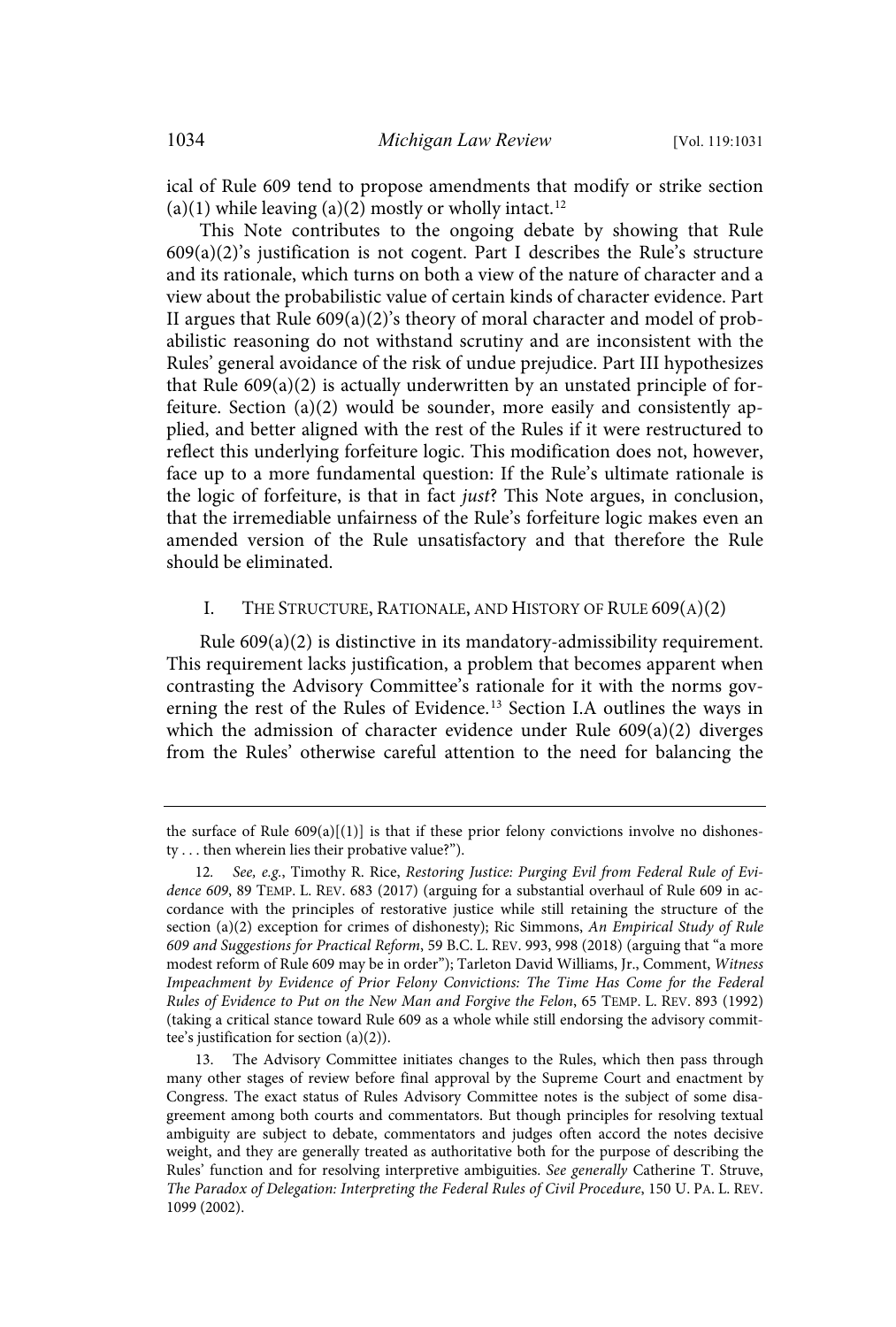probative value and prejudicial effect of potential evidence. Section I.B explores the Advisory Committee's justification for the categorical admission of convictions for crimes of dishonesty, which turns on the specific kind of character trait that Rule  $609(a)(2)$  allows a party to prove—a character for dishonesty. Section I.C turns to the category of crimes of dishonesty (also called crimen falsi) that is used in Rule  $609(a)(2)$  and explores the origins of the taxonomy used to justify the Rule.

# A. The Structure of Rule 609(a)(2)

Much of the Federal Rules of Evidence is devoted to protecting parties from the introduction of unfairly prejudicial evidence. Understanding these protections underscores both the oddity of Rule 609(a)(2)'s outlier status and the oddity of the justification for abrogating the restrictions that ordinarily curb the risk of unfair prejudice.

The basic condition for a piece of evidence to be admitted is that it be relevant.<sup>14</sup> This condition is enormously forgiving.<sup>15</sup> A piece of evidence is relevant if it would make even the smallest incremental difference in establishing the point for which it is offered.<sup>16</sup> But this loose standard of relevance is counterbalanced by Rule 403, which bars otherwise admissible evidence when "its probative value is substantially outweighed by a danger of . . . unfair prejudice."<sup>17</sup> Rule 403's limits are then extended by additional restrictions in the remainder of the Rules.<sup>18</sup>

Among the most important of these restrictions is Rule 404's presumptive prohibition of character evidence, <sup>19</sup> which is defined as evidence to prove "that on a particular occasion [a] person acted in accordance with [a] character or trait."<sup>20</sup> Rules 607–609 carve out a series of exceptions to this ban, $^\mathrm{21}$  allowing evidence to prove a witness's character for truthfulness. $^\mathrm{22}$ 

- 16. See id.
- 17. FED. R. EVID. 403.

18. The most obvious example is the rule against hearsay in FED. R. EVID. 802, but there are also more discrete limitations, such as the prohibition on the use of subsequent remedial measures as proof of responsibility in FED. R. EVID. 407.

19. See FED. R. EVID. 404 advisory committee's note to 2006 amendment (echoing Rule 403's language in stating that "circumstantial use of character evidence is generally discouraged because it carries serious risks of prejudice, confusion and delay").

20. FED. R. EVID. 404(a)(1).

21. See FED. R. EVID. 607 (establishing that any party to a case may present evidence to impeach any witness); FED. R. EVID. 608 (allowing impeachment by testimony offering opinions about a witness's character for truthfulness); FED. R. EVID. 609 (allowing impeachment by evidence of a witness's past convictions).

22. Commentators generally take for granted that the evidence allowed for under Rule 609 is effectively character evidence of the very sort that is disallowed in Rule 404. See, e.g., Montré D. Carodine, "The Mis-Characterization of the Negro": A Race Critique of the Prior Conviction Impeachment Rule, 84 IND. L.J. 521, 538 (2009) (describing Rule 609 as an "express

<sup>14</sup>. See FED. R. EVID. 401.

<sup>15</sup>. See Old Chief v. United States, 519 U.S. 172, 178–79 (1997).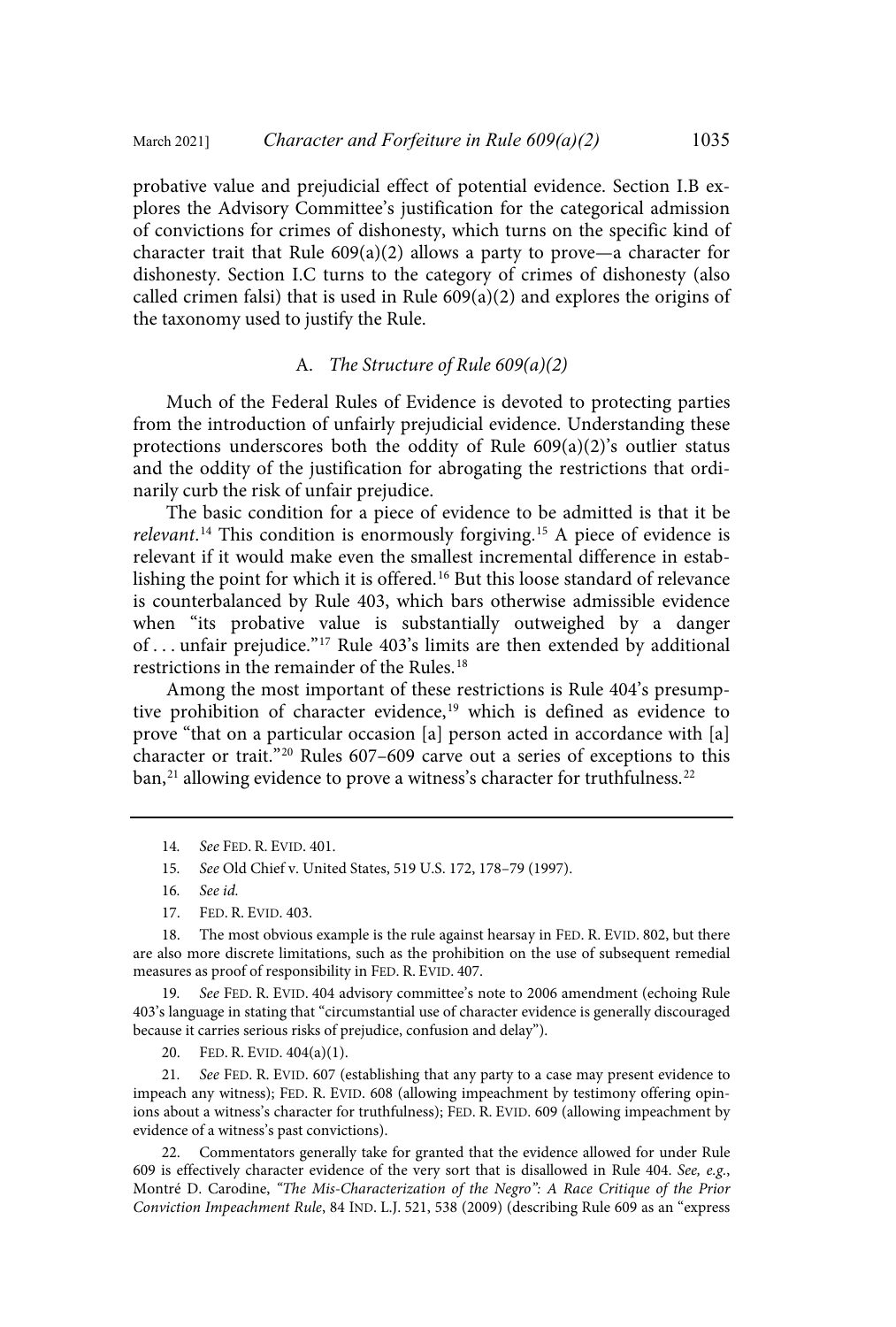Rule 609 governs the admissibility of a particular kind of impeaching character evidence—past convictions. Section (a)(1) applies only to past felony convictions,<sup>23</sup> conditioning their admission on a balancing of probative value and prejudicial effect.<sup>24</sup> Section (a)(2), however, is keyed to the type of crime for which the witness was previously convicted <sup>25</sup>—crimes of dishonesty, or crimen falsi<sup>26</sup>—and makes their admission mandatory.<sup>27</sup> Section (a)(2)'s standard of admissibility is thus directly tied to the category of crime that it names.<sup>28</sup> This makes Rule  $609(a)(2)$  triply distinctive: it is one of the few rules exempted from the bar on character evidence, it is keyed to a particular category of past criminal offense, and it is the only Rule in the Federal Rules of Evidence that requires evidence to be admitted.

## B. Rule 609(a)(2)'s Theory of Character

The Advisory Committee's justification for Rule 609(a)(2) assumes a particular thesis about the nature of character and how it predicts action: there are people who are intrinsically dishonest, their dishonesty is reliably

24. See, e.g., Tabron v. Grace, 898 F. Supp. 293, 295 (M.D. Pa. 1995) ("The inclusion of this balancing standard into Rule 609(a)(1) was deliberate . . . . Its significance is underscored by a comparison to Rule  $609(a)(2)$ , which mandates that evidence of convictions for crimes of dishonesty or false statement also shall be admitted, but contains no Rule 403 qualification."). Rule  $609(a)(1)(A)$  applies the Rule 403 test to civil cases and nondefendant witnesses in criminal cases. Section (a)(1)(B) applies to criminal defendants and requires application of a "reverse 403" test. See, e.g., Daniel J. Capra & Liesa L. Richter, Character Assassination: Amending Federal Rule of Evidence 404(b) to Protect Criminal Defendants, 118 COLUM. L. REV. 769, 821 n.277 (2018). The reverse-403 test requires that the probative value outweigh the risk of prejudice, whereas the standard 403 test allows evidence so long as the probative value is not "substantially outweighed." FED. R. EVID. 403.

25. Only the recent additions of rules specific to sex offenses parallel this distinctive treatment of an offense on the basis of its kind as opposed to its severity. See FED. R. EVID. 412– 415 (modifying the kinds of evidence that may be presented and the contexts in which it may be presented in the case of sexual assault (Rules 413, 415) and child molestation (Rules 414, 415)).

26. Green, supra note 2, at 1090–91.

27. Where it can be determined that the underlying crime "required proving—or the witness's admitting—a dishonest act or false statement" evidence of the crime "must be admitted." FED. R. EVID. 609(a)(2). Federal courts of appeals that have considered challenges to this interpretation of Rule  $609(a)(2)$  are unanimous in reading it as categorically requiring admission without balancing the evidence's potentially prejudicial effects. See United States v. Wong, 703 F.2d 65 (3d Cir. 1983); United States v. Leyva, 659 F.2d 118 (9th Cir. 1981); United States v. Kiendra, 663 F.2d 349 (1st Cir. 1981); United States v. Toney, 615 F.2d 277 (5th Cir. 1980). Wong convincingly shows, through an examination of the legislative history, that alternative constructions of 609(a) that would have left the admission of convictions of crimes of dishonesty subject to discretion were deliberately rejected. 703 F.2d at 67–68.

28. See Tabron, 898 F. Supp. at 297.

exception" to the general ban on character evidence); Alan D. Hornstein, Between Rock and a Hard Place: The Right to Testify and Impeachment by Prior Conviction, 42 VILL. L. REV. 1, 34 (1997).

<sup>23</sup>. See FED. R. EVID. 609 (applying only to a crime that "was punishable by death or by imprisonment for more than one year").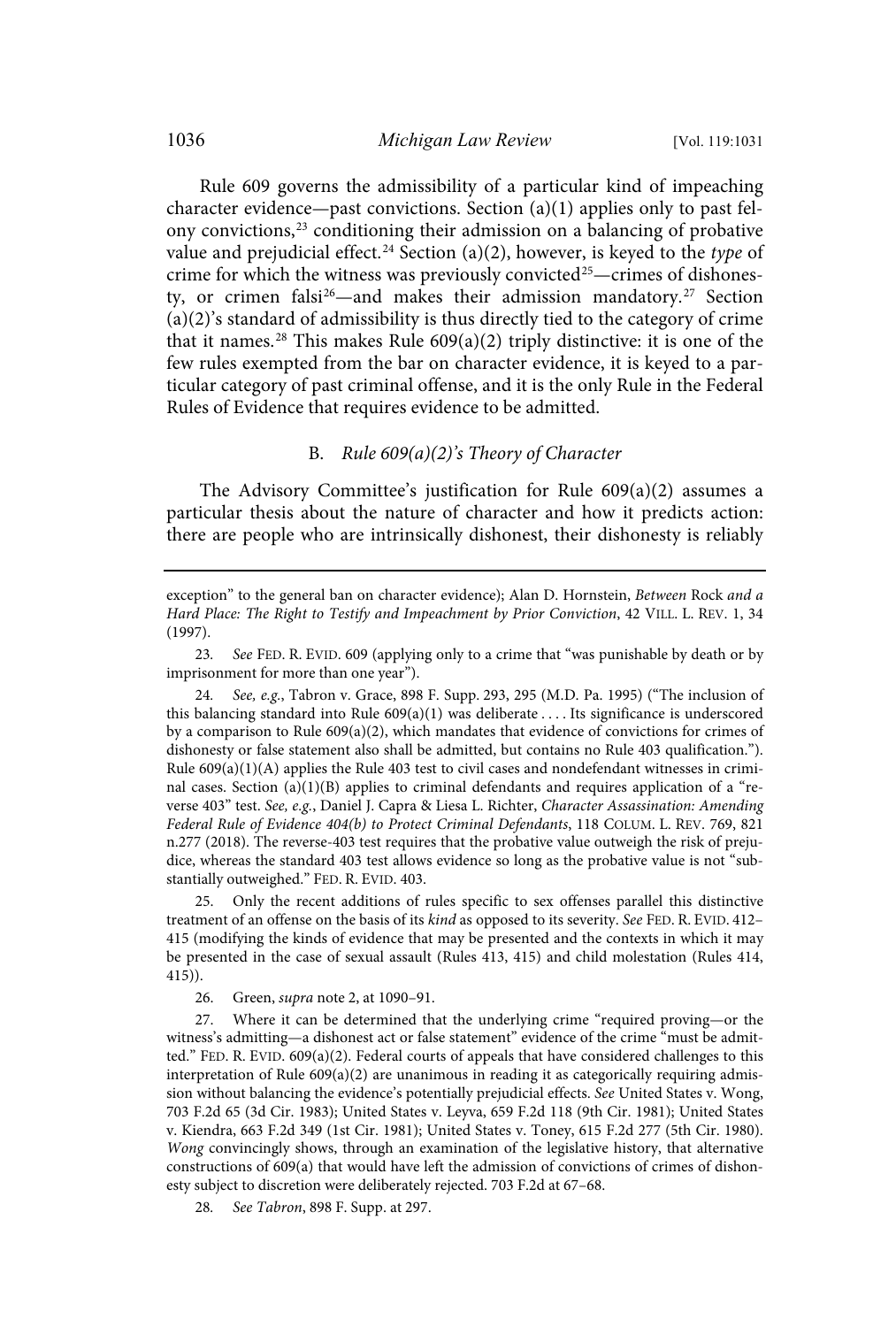indicated by a conviction for a crime of dishonesty, and having a character for dishonesty is uniquely predictive of a person's trustworthiness as a witness. This Section both shows that Rule 609(a)(2) relies on these assumptions and provides an overview of how the Advisory Committee justifies them.

All of the impeachment rules share the assumption that people have stable and discernible character traits.<sup>29</sup> Rule 404's prohibition on character evidence is premised on the view that evidence as to a person's character is generally unduly prejudicial and not on the view that there is no such thing as a person's character.<sup>30</sup> Exceptions to the prohibition on character evidence also take this point for granted. Rule 404 presumes the existence of a "trait of peacefulness,"<sup>31</sup> and Rule 405 describes the means by which character may generally be proven.<sup>32</sup> Because of the ban on character evidence in Rule 404, however, proof of character by reference to specific conduct is normally allowed only when the relevant trait is essential to the charge, claim, or defense at issue.<sup>33</sup> This background assumption about character traits is left consciously unsupported in the Advisory Committee's notes, having "history and experience [more than] logic as underlying justification."<sup>34</sup>

The logic of Rule  $609(a)(2)$  further requires that a character trait can be accurately determined by way of a relatively small number of data points, 35 and that a factfinder presented with these data points will be able to use them to predict which witnesses can be trusted and which witnesses cannot be trusted. <sup>36</sup> These views are neither obviously provable <sup>37</sup> nor even points of general consensus,<sup>38</sup> but they are treated as axiomatic in the construction of the Rules.<sup>39</sup> The underlying justification for all of Rule 609 is the premise that evidence of a past conviction "tell[s] the fact-finder something about the type of person on the stand." <sup>40</sup> Even convictions for crimes that do not in themselves involve dishonest conduct are treated as indicative of the witness's willingness to ignore social norms in pursuit of some gain. In Oliver

29. See Daniel D. Blinka, Character, Liberalism, and the Protean Culture of Evidence Law, 37 SEATTLE U. L. REV. 87, 108 (2013).

- 30. See supra note 22 and accompanying text.
- 31. FED. R. EVID. 404(a)(2)(C).

32. The Rule states that such evidence may be proved by "testimony about the person's reputation or by testimony in the form of an opinion." FED. R. EVID. 405(a).

- 33. FED. R. EVID. 405(b).
- 34. FED. R. EVID. 404 advisory committee's note.
- 35. See Gold, supra note 8, at 2311.
- 36. Id. at 2311–12.
- 37. Id.

38. David P. Leonard, The Use of Character to Prove Conduct: Rationality and Catharsis in the Law of Evidence, 58 U. COLO. L. REV. 1, 52 (1986–1987).

See FED. R. EVID. 404 advisory committee's note ("[T]he criminal rule is so deeply imbedded in our jurisprudence as to assume almost constitutional proportions and to override doubts of the basic relevancy of the evidence.").

40. Simon-Kerr, supra note 10, at 155.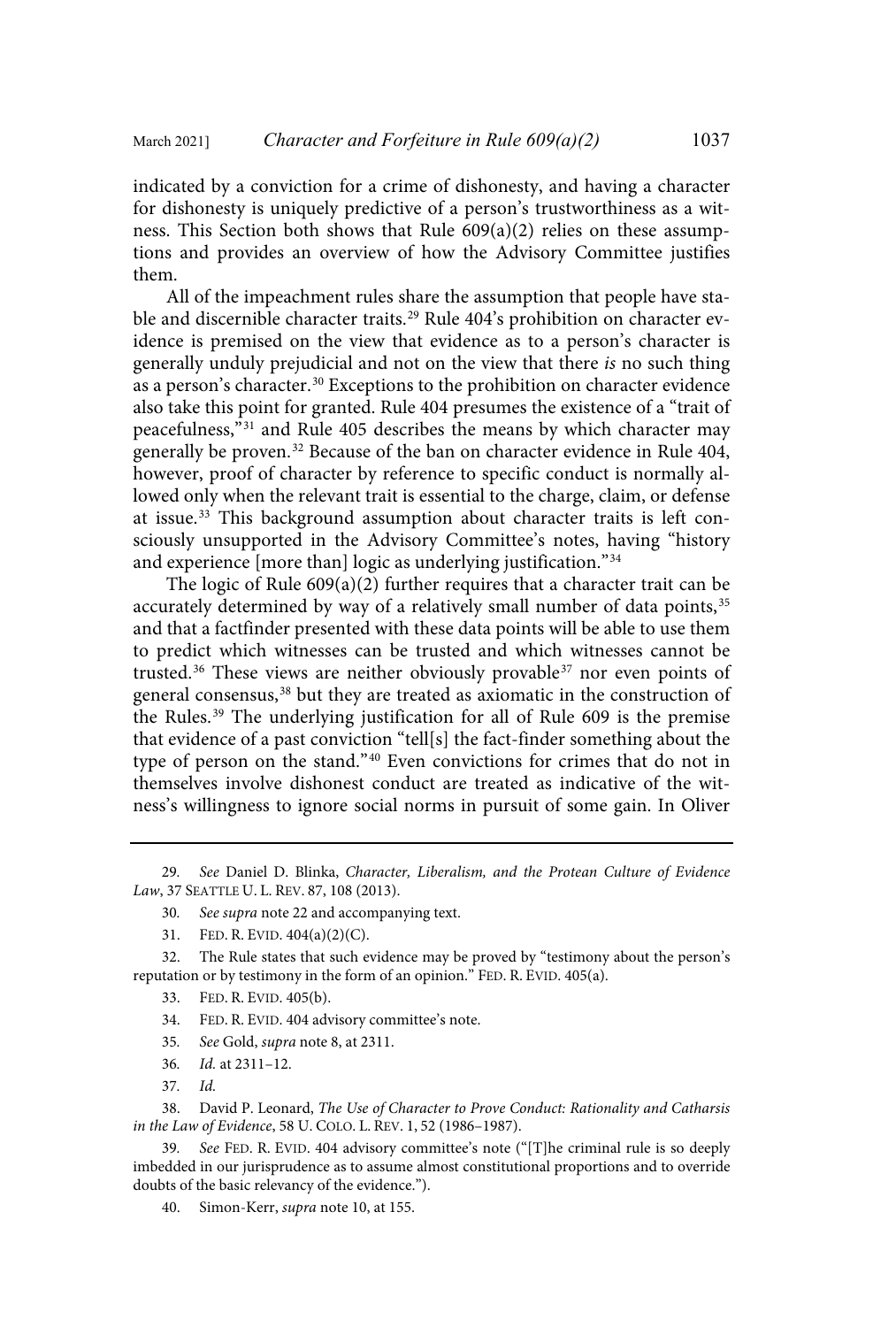Wendell Holmes's famous dictum, a person convicted of a crime is treated as having displayed a "general readiness to do evil . . . [from which] the jury is asked to infer a readiness to lie in the particular case."<sup>41</sup> Section (a)(2), however, turns on the narrower claim that there are some crimes that are uniquely telling of a person's character for dishonesty—so uniquely telling that it would be justifiable to present evidence of convictions for these crimes to jurors in circumstances in which other character evidence might not be allowed.<sup>42</sup> Whether this is fair depends on whether a person's character and the category of crimes of dishonesty are as meaningfully related as the Rules suppose.

# C. The Origins of Crimen Falsi

The scope of Rule 609(a)(2) is keyed to the category of crimen falsi, a taxonomy with a long pedigree.<sup>43</sup> Beyond the core crimes of fraud and perjury, there is little agreement as to the scope of crimen falsi.<sup>44</sup> Attempts to provide grand unified theories tend to be inconsistent or arbitrary, a consequence of the fact that the same categorization has served a variety of orthogonal purposes.

The category of crimen falsi initially defined the jurisdiction of Roman courts that dealt with forgery and counterfeiting.<sup>45</sup> When taken up by the Spanish civil code, crimen falsi grew more expansive.<sup>46</sup> And when the English common law system adopted the taxonomy, it was no longer used to organize the court system but was instead a principle of witness impeachment. <sup>47</sup> The category then became entangled in the legal system's equivocation between trustworthiness and various markers of social rank, treating social "status as a proxy for credibility." <sup>48</sup> What began as a bureaucratic administrative tool became a way of entrenching the social and moral norms of a particular time and place into an evidentiary rule. As John Henry Wigmore characterized the view embodied in this evolution of the category, "a usually bad man will usually lie and a usually good man will usually tell the truth." <sup>49</sup> From this point of view, in other words, a witness was deemed believable to the extent that he fit into the cultural mold of a "good man" or

- 44. Green, supra note 2, at 1092.
- 45. Id. at 1096.
- 46. Id. at 1100–02.
- 47. Id. at 1109.
- 48. Simon-Kerr, supra note 10, at 154–55.

<sup>41.</sup> Gertz v. Fitchburg R.R., 137 Mass. 77, 78 (1884).

<sup>42.</sup> A misdemeanor fraud conviction, for example, would be mandatorily admissible under Rule  $609(a)(2)$  even though misdemeanor convictions to prove a character trait are otherwise barred by the general bar on character evidence and do not fall under the exception in Rule 609(a)(1).

<sup>43</sup>. See FED. R. EVID. 609(a)(2) advisory committee's note to 2006 amendment.

<sup>49.</sup> 2 JOHN HENRY WIGMORE, A TREATISE ON THE SYSTEM OF EVIDENCE IN TRIALS AT COMMON LAW § 921 (1904).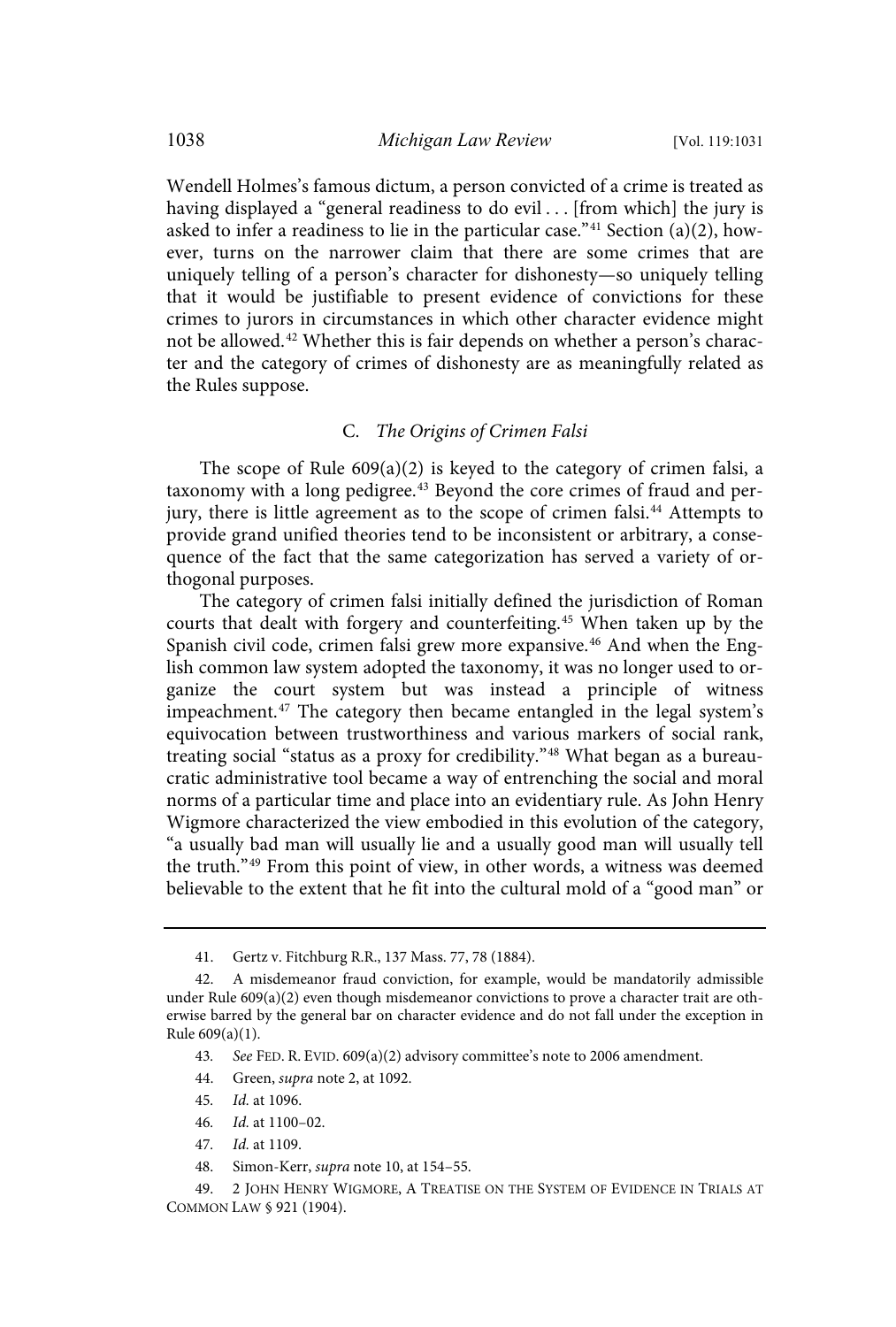"bad man" based on culturally constructed ideas of moral integrity or honor. <sup>50</sup> Thus, "a search for lies" became "a search for liars," singled out not so much by having committed overt acts of dishonesty as by having committed acts that triggered a certain degree of social disapprobation.<sup>51</sup>

This history calls into question whether the origins and development of the category of crimen falsi fit the use to which the category is put in Rule  $609(a)(2)$ . The treatment of crimen falsi convictions as specially probative is made more suspect when the category is itself a shaggy agglomeration of principles with an organizing logic that is in no way oriented toward the kind of inferential step licensed by section (a)(2). Part II takes up this point and argues that neither the principles underwriting Rule 609(a)(2) nor the inferential steps from those principles to the actual substance of the Rule hold up under scrutiny.

# II. THE FLAWED LOGIC OF RULE 609(A)(2)

The previous Part's overview of Rule 609(a)(2) identifies the three interconnected elements of the Rule that make it distinctive: (1) its mandatory admissibility provision is keyed to (2) a particular kind of criminal conviction on the basis of (3) the assumption that people have a discernible character for honesty. This Part argues that each of these elements exposes the Rule to serious objections. Section II.A shows that the Rule's mandatoryadmissibility requirement is premised on an error in probabilistic reasoning that violates the basic norms of fairness operative elsewhere in the Rules. Section II.B argues that the category crimen falsi lacks the conceptual unity necessary to support the inference to a witness's untrustworthiness that Rule  $609(a)(2)$  encourages. This theoretical objection is strengthened by case law. Courts struggle to make sense of what does and does not count as a crime of dishonesty. Section II.C argues that Rule 609(a)(2) is further undermined because it relies on an implausible view of character.

#### A. The Error in Rule  $609(a)(2)$ 's Probabilistic Premise

Rule  $609(a)(2)$  relies on the assumption that conviction for a crime of dishonesty is so probative as to justify abrogating Rule 404's prohibition of character evidence. <sup>52</sup> This assumption, however, ignores an insight widely recognized elsewhere in evidence law: that whether evidence ought to be admissible is a function of both its evidentiary value and the risk that it will cause prejudice that outweighs its evidentiary value. <sup>53</sup> Evidence that is both probative and excessively prejudicial risks inducing overcorrection, whereby

53. See, e.g., FED. R. EVID. 403.

<sup>50.</sup> Simon-Kerr, supra note 10, at 160.

<sup>51</sup>. Id. at 155.

<sup>52</sup>. See supra notes 19–28 and accompanying text.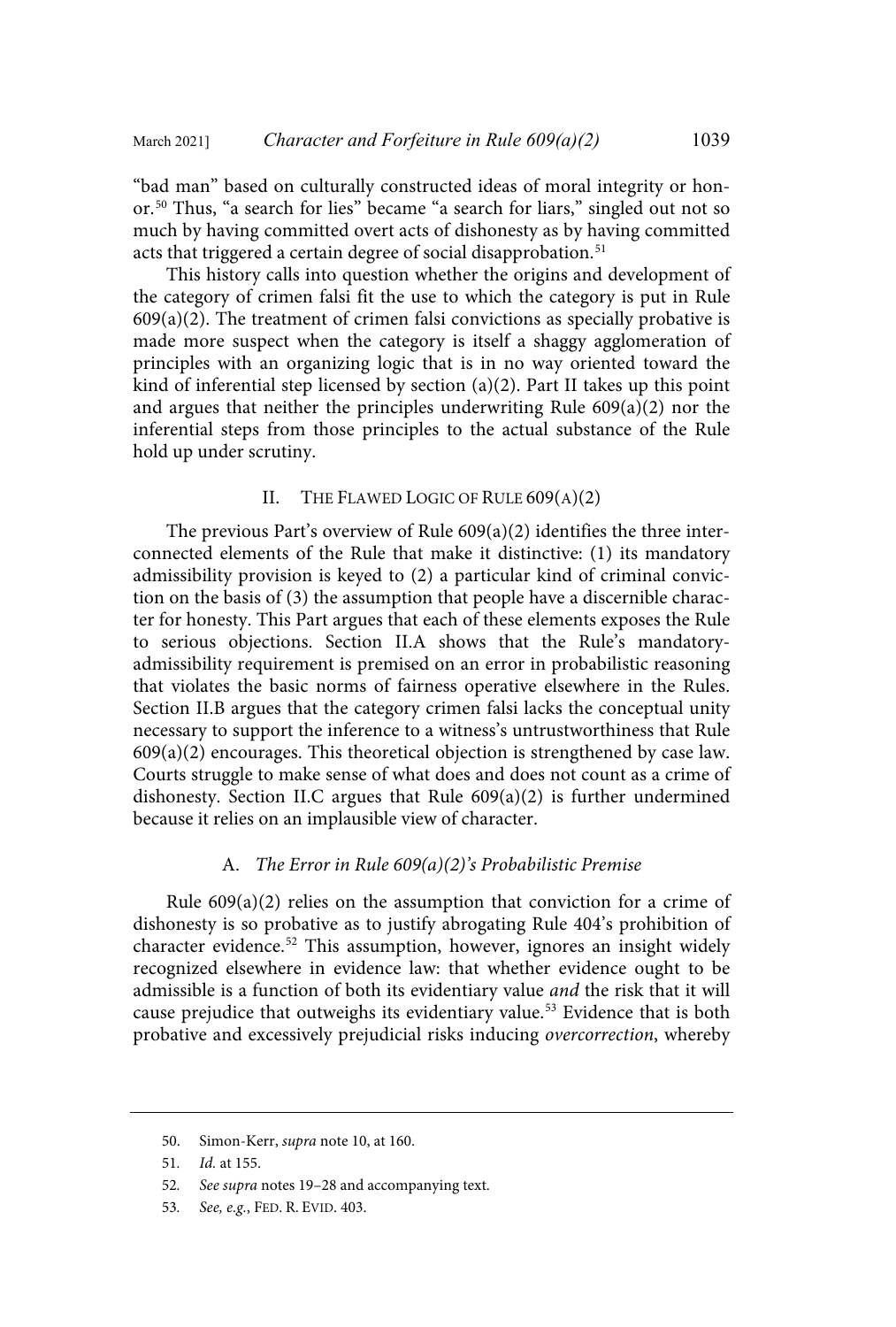jurors are so swayed by a particular piece of evidence that they accord it undue weight.

The Rules structure the requirements for evidence to be admissible relative to a subjective assignment of probabilities. This means that the Rules condition the probability of an occurrence or fact on the basis of the information that is known, updating a factfinder's subjective probability when they learn new information that is relevant to their prior assignments.<sup>54</sup> For example, Lee might think it likely, before checking the news, that Jones won yesterday's election. If, however, she were told that there was a late-breaking and widely publicized story about Jones's involvement in a scandal, she ought to revise her "priors"—that is, to revise the background assumptions underwriting her belief that Jones probably won the election—and to settle on a new, lower estimation of Jones's likelihood of victory.

Though it might, on a subjective assignment of probabilities, be more likely that someone who has acted negligently in the past also acted negligently on some later occasion, the Rules operate on the principle that the introduction of such evidence is nearly always impermissibly prejudicial to the relevant party's interests<sup>55</sup>—its probative value is outweighed by the risk that the finder of fact will overcorrect to account for the new evidence. <sup>56</sup> For example, suppose that a juror might reasonably think there is a 50 percent chance that the defendant stole the bicycle, and that the addition of the relevant character evidence makes it reasonable for them to revise their estimation to 60 percent. If, however, the character evidence would prejudice a juror to the point of assigning a 90 percent likelihood, the evidence, though relevant, would have moved them further from an accurate assessment of the probabilities. As the jury's assessment of the probabilities becomes less accurate, the defendant's chances of a fair trial are increasingly jeopardized.

Given the Rules' attentiveness to the threat of overcorrection in the context of character evidence, Rule 609(a)(2)'s exception is all the more significant. The common law origin of the Rule dates to Luck v. United States,<sup>57</sup> where the D.C. Circuit held that admission of evidence of the defendant's

<sup>54</sup>. See generally Richard Friedman, Character Impeachment Evidence: Psycho-Bayesian [!?] Analysis and a Proposed Overhaul, 38 UCLA L. REV. 637 (1991) (characterizing the Rules as following a Bayesian analysis of subjective probabilities).

<sup>55</sup>. See, e.g., Michelson v. United States, 335 U.S. 469, 475–76 (1948) ("The inquiry is not rejected because character is irrelevant; on the contrary, it is said to weigh too much with the jury and to so overpersuade them . . . ." (footnote omitted)).

<sup>56</sup>. Michelson uses the language of "overpersuasion" in gesturing toward this same worry, see id. at 476, but the concern can be more precisely stated in terms of credence. The issue is not merely whether jurors settle on the correct outcome but also to what extent their subjective assignments of witness credibility are incrementally affected by the inappropriate introduction of certain kinds of evidence. See Elizabeth Grace Jackson, Belief and Credence: Why the Attitude-Type Matters, 176 PHIL. STUD. 2477, 2477–78 (2019) (describing "belief" as certainty that a proposition is true and "credence" as a subjective degree of confidence in a proposition's truth).

<sup>57.</sup> Williams, supra note 12, at 899.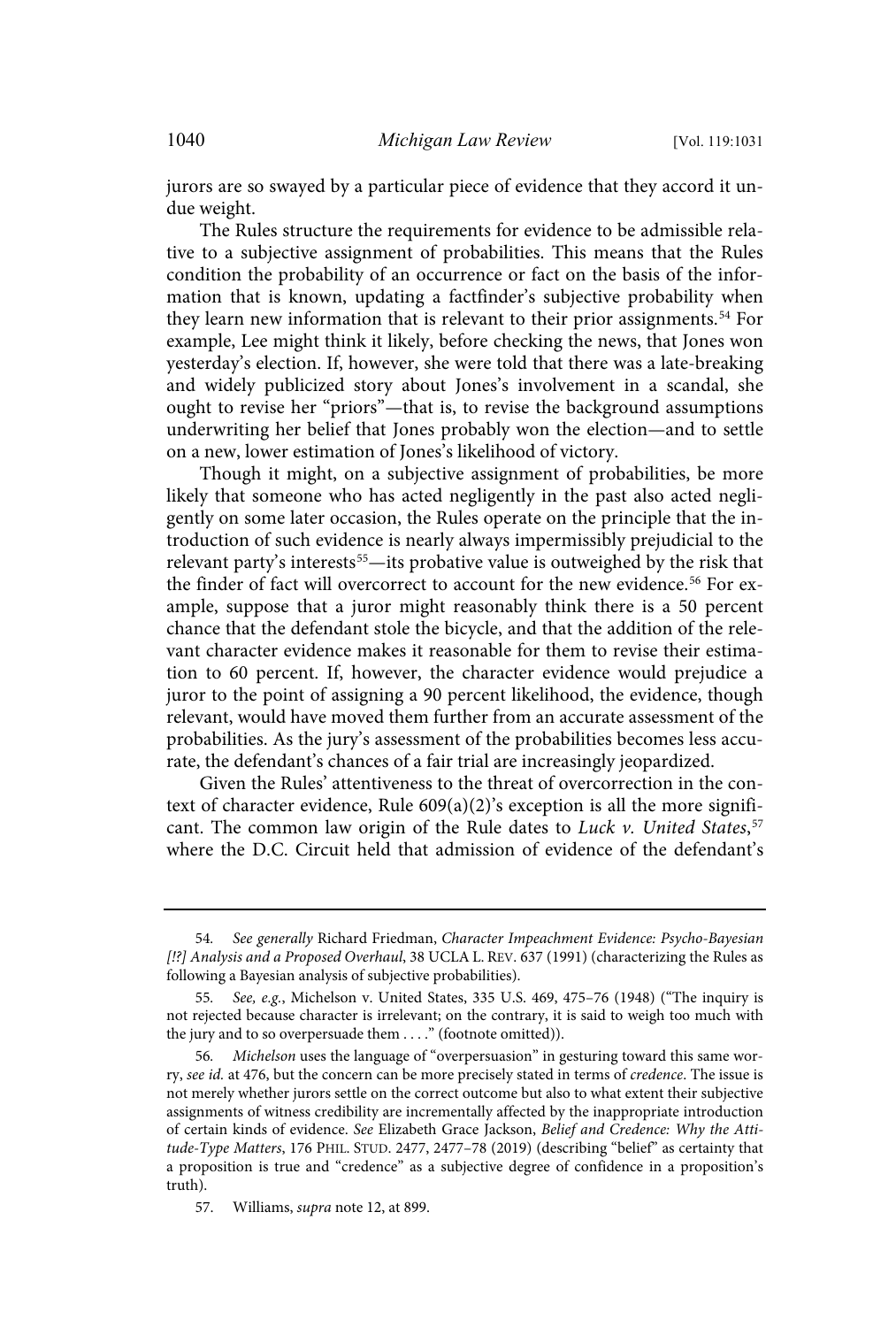past conviction for grand larceny was justified.<sup>58</sup> The court explained this decision with reference to ample historical precedent affirming the relevance of such evidence. <sup>59</sup> The 1975 Conference Report justifies the incorporation of the Luck common law principle into the Federal Rules with the bald assertion of the value of such evidence, claiming crimen falsi convictions to be "peculiarly probative of credibility," which in turn is offered to justify eliminating the discretion judges are allowed with respect to felony convictions under section  $(a)(1).<sup>60</sup>$ 

The evidentiary judgment guiding Rule 609 as a whole is made even more doubtful when framed as the view that a person convicted of a crime of dishonesty with an incentive to lie will lie so substantially more often than a person without such a conviction—but with equal incentive—that the blanket admissibility under Rule 609(a)(2) is justifiable. As Richard Uviller argues, "nearly all people choose to lie on the witness stand according to two determinants: the importance to them of having a falsehood believed and their confidence that their false testimony will achieve that end with minimal risk."<sup>61</sup> Thus, convictions under section (a)(2) often just serve as grounds for a prejudicial judgment over and above jurors' reasoning about the likelihood that the witness is a liar. A juror may already have decided whether Boris is telling the truth, and the additional information that he has a five-year-old conviction for kiting checks might simply encourage generally discriminatory attitudes that would unfairly harm the party on whose behalf Boris is testifying.<sup>62</sup>

Richard Friedman, in a critique of the rules governing character evidence, joins together these points. As he argues, for section  $(a)(2)$  to make sense, one would have to expect jurors reliably to make something like the following inference: "At first I thought it was very unlikely that, if Defoe committed robbery, he would be willing to lie about it. But now that I know he committed forgery a year before, that possibility seems substantially more likely." <sup>63</sup> As Friedman concludes, it is exceedingly unlikely that any reasonable juror would adopt this line of thought.<sup>64</sup>

The discontinuity between the justification offered for Rule 609(a)(2)'s treatment of past convictions and the Rules' normal care to avoid undue

- 60. H.R. REP. NO. 93-1597 (1974) (Conf. Rep.).
- 61. Uviller, supra note 11, at 813.

62. An innocent defendant—or any party whose litigating position is favored by the truth—will probably already have the incentive to give honest testimony. See id. Similarly, Anna Roberts has argued that the stakes of the case and the would-be liar's odds of executing a successful deception are far more probative of the person's reliability as a witness than their past convictions. Anna Roberts, Conviction by Prior Impeachment, 96 B.U. L. REV. 1977, 1996 (2016).

63. Richard D. Friedman, Comment, Character Impeachment Evidence: The Asymmetrical Interaction Between Personality and Situation, 43 DUKE L.J. 816, 824–25 (1994).

64. Id.

<sup>58.</sup> 348 F.2d 763, 767–69 (D.C. Cir. 1965).

<sup>59.</sup> Luck, 348 F.2d at 763, 768 nn.7–8, 769 n.9.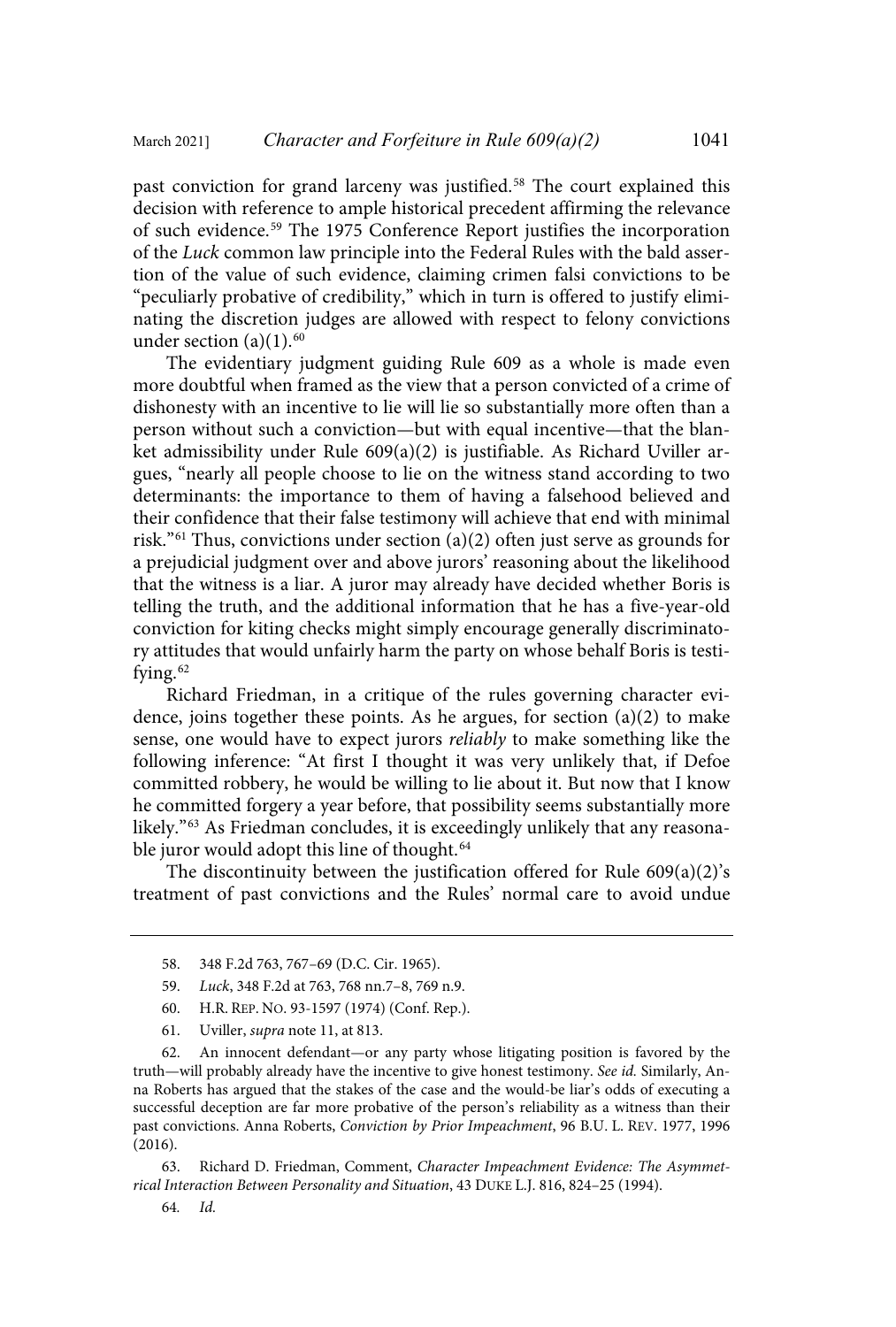prejudice is stark. The risk of overcorrection remains substantial even when a kind of evidence is especially probative. There is one qualification to this claim: if a particular piece of evidence rendered a conclusion an effective certainty, there would not then be the risk of overcorrection. To take the example above, if character evidence made it reasonable for a juror to update their belief that the defendant stole the bicycle from a 60 percent chance to a 95 percent chance, then there would be no risk of overcorrection. But in order for section (a)(2) to be justified on these grounds, a conviction for a crime of dishonesty would have to be uniformly extremely telling of a person's character, such that a person could always be justified in inferring the convict's high likelihood of lying on the stand. <sup>65</sup> The plausibility of section (a)(2) thus turns on the conceptual coherence of the category of crimes of dishonesty.

#### B. Rule  $609(a)(2)$ 's Reliance on a Confused Taxonomy

The mandatory admissibility of convictions under section (a)(2) purports to be a purely evidentiary judgment about the probative value of convictions for crimen falsi. But this Section argues that a closer examination of the category reveals that it lacks the kind of conceptual unity necessary to justify the Rule.

#### 1. The Conceptual Inadequacy of Crimen Falsi

The conceptual incoherence of the category of crimes of dishonesty is evident in two respects. First, it is not possible to sort crimes into those that categorically do and categorically do not involve dishonesty in any nonarbitrary way. Moreover, the myriad ways crimen falsi has been defined highlight the category's lack of conceptual unity.

In 2006, Rule 609(a)(2) was amended to clarify that courts should look at the facts underlying a conviction to determine if the crime involved a "dishonest act." <sup>66</sup> The earlier construction left ambiguous whether a court could inquire into the particular facts underlying a conviction to determine whether the crime was committed in a way that involved dishonesty, or whether the witness must have been convicted of a crime with a statutory element that necessarily involved dishonesty.<sup>67</sup> The amended Rule explicitly allows for an inquiry into the facts underlying a conviction, seeking to avoid an overly rigid scheme in which a determination is made on the basis of how particular crimes are categorized at a high level of generality.<sup>68</sup> The coarse-

<sup>65.</sup> Why always? Because otherwise the mandatory admissibility would be unjustified.

<sup>66.</sup> FED. R. EVID. 609(a)(2) advisory committee's notes to 2006 amendment.

<sup>67.</sup> George Edward Spencer, Comment, Interpreting the New Rule 609(a)(2), 57 CASE W. RSRV. L. REV. 717, 719–21 (2007) (providing an overview of the revisions to Rule  $609(a)(2)$ ).

<sup>68.</sup> On the categorical understanding of the Rule, a court would neither inquire into the particular details of crimes to determine if they involved dishonest acts, nor look into the question of whether the commission of a crime that is nominally a crime of dishonesty was com-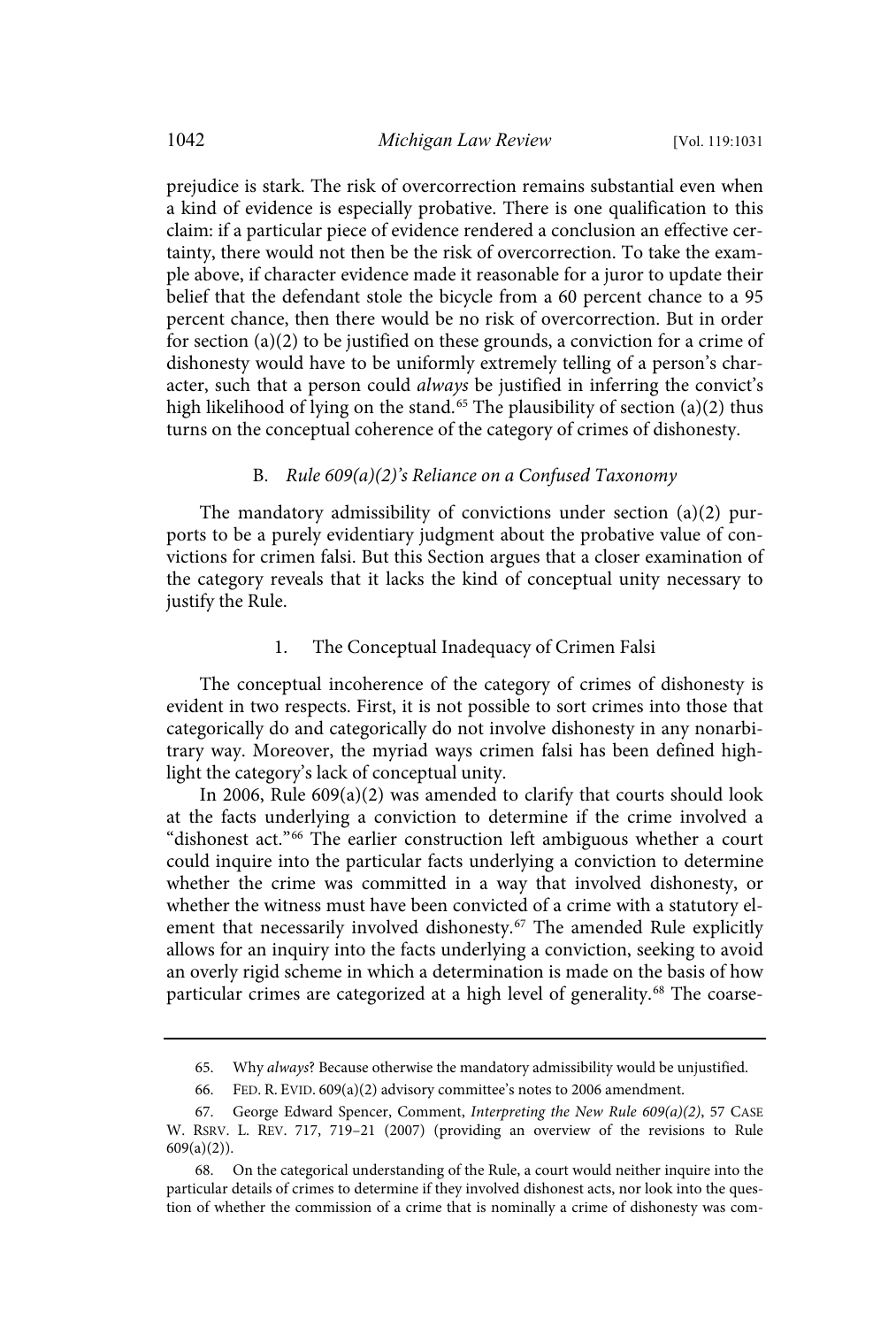grainedness of this approach would achieve efficiency at the cost of undermining any claim that the Rule is finely attuned to just those crimes that are highly probative of character.

But the amended form of the Rule comes with costs of its own. Allowing an inquiry into the underlying facts of a conviction produces intolerable vagueness because "a large majority of criminal acts do involve some form of deception."<sup>69</sup> Thus, for a very wide array of crimes, there is at least a plausible argument to be made that some stage of the commission of the crime involved the kind of dishonesty that would make the conviction admissible under (a)(2). 70

In short, without inquiry into the underlying facts, the Rule would be excessively rigid, making crimes categorically admissible on the basis of a very coarse-grained sorting process. With inquiry into the underlying facts, however, the opposite problem presents itself. The Rule becomes overly flexible, making it difficult to cleanly sort crimes into those that do and those that do not involve dishonesty. The fact that either interpretation leads to substantial difficulties in application suggests that Rule 609(a)(2)'s theoretical foundation is unsound.

A further problem with the use of the category of crimen falsi is that no reason is ever provided for thinking that such a meaningfully distinct category exists. The Advisory Committee justifies section (a)(2) on the grounds that the crimes included are specially probative of truthfulness, but it does not specify how to determine which crimes are covered by the Rule. <sup>71</sup> The Conference Report on the Rule provides a short list of crimes likely to qualify under section (a)(2) but then adds a catchall category, indicating that section (a)(2) reaches whatever crimes are specially probative.<sup>72</sup> These two brief statements form a tight circle—the justification is that the crimes eligible under the Rule are specially probative of honesty, and the scope of the Rule is then defined as being whatever crimes are specially probative of honesty; but nowhere is any evidence offered that there actually are crimes that meet that description, nor is any guidance given as to how a court might make such a determination. It is as though the category of especially probative crimes of dishonesty has simply been wished into existence.

- 69. Green, supra note 2, at 1122.
- 70. See id.
- 71. See supra Section I.C.

mitted without any actual deceit. See, e.g., Lustiger v. United States, 386 F.2d 132, 138 (9th Cir. 1967). See also Green, supra note 2, at 1121–22 (noting the similarity between this approach and the Supreme Court's interpretation of the Double Jeopardy Clause); CHRISTOPHER B. MUELLER & LAIRD C. KIRKPATRICK, EVIDENCE 632 (1995) (noting with approval the "formalistic" quality of this approach).

<sup>72.</sup> H.R. Rep. No. 93-1597 (1974) (Conf. Rep.) (listing crimes such as "perjury or subornation of perjury, false statement, criminal fraud, embezzlement, or false pretense, or any other offense in the nature of crimen falsi, the commission of which involves some element of deceit, untruthfulness, or falsification bearing on the accused's propensity to testify truthfully").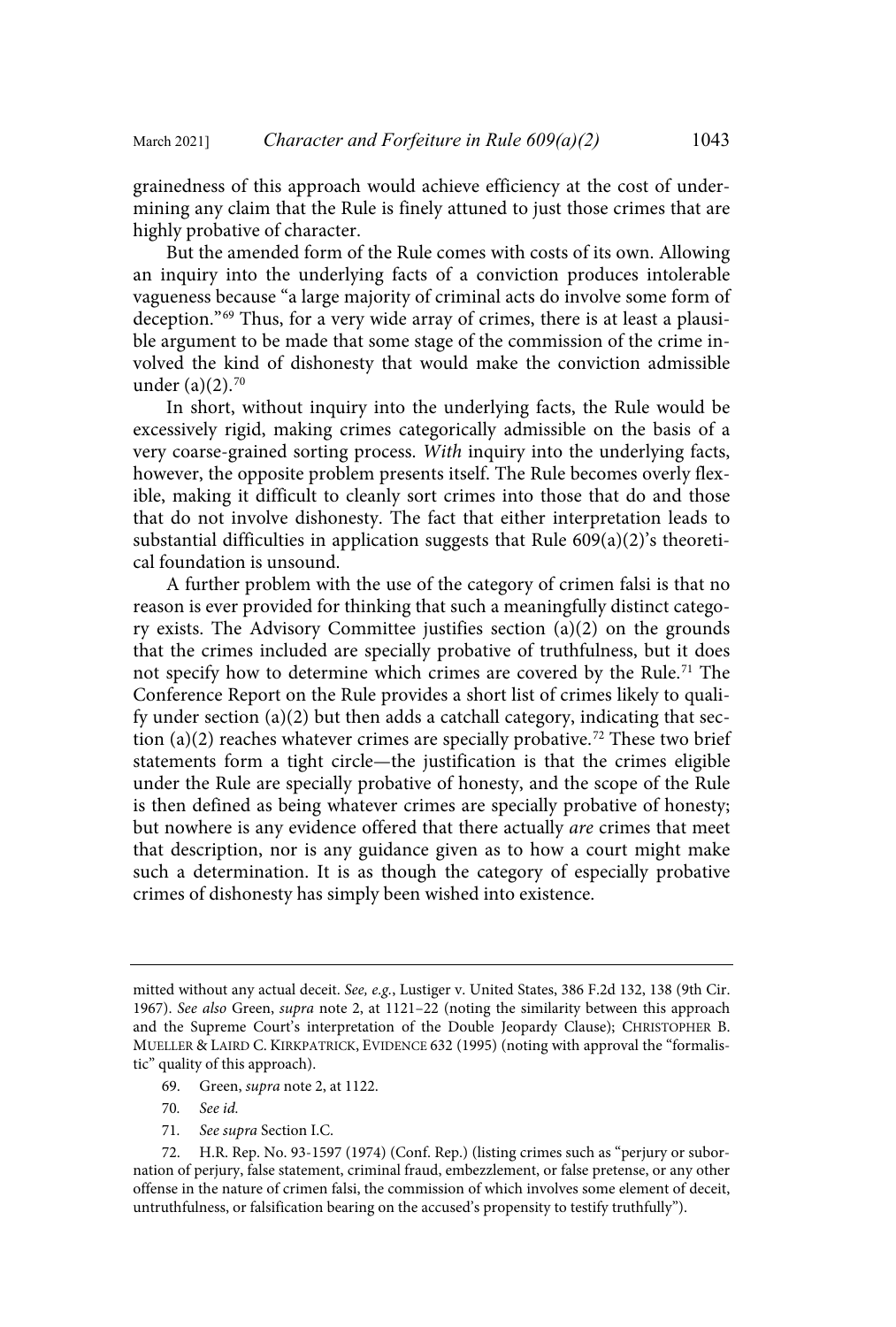Finally, the integrity of the Rule is undermined because it is keyed to a category of offense that is the product of a long social evolutionary process that integrated dated and troubling moral judgments into criminal procedure and substantive criminal law. This in itself casts serious doubt on the procedural <sup>73</sup> and substantive <sup>74</sup> fairness of the Rule. One example is the welldocumented history of courts treating evidence of "unchaste" behavior as indicative of lack of credibility on the part of female witnesses.<sup>75</sup> Whatever it means for a person to be "unchaste," it is not actually relevant to the determination of whether she ought to be believed when serving as a witness in a trial. This is but one example of a nominally neutral procedural rule that, in realizing an underlying discriminatory prejudice, serves only to compromise the integrity of any trial in which it is used.<sup>76</sup> Rule  $609(a)(2)$  thus risks further entrenching a dated and unjust legal order that has been unreflectively absorbed into (a)(2)'s category of crimes of dishonesty.<sup>77</sup>

#### 2. The Unworkability of Crimen Falsi

Theoretical worries about the category of crimes of dishonesty are borne out by pervasive confusion and inconsistency in how courts determine whether particular convictions fall under Rule 609(a)(2). Federal courts have been able to reach consensus on a few issues—for one, the position that crimes of violence and theft are not probative of honesty in the way required

<sup>73</sup>. See Hornstein, supra note 22, at 13–14 ("The probativity of the evidence of the prior conviction can be no stronger than the weakest link in that inferential chain. Indeed, the probative value of the evidence of prior conviction is the product of the probabilities of each inference necessary to support the conclusion, and that product is perforce lower than the lowest probability of each of the several inferences to be drawn.").

<sup>74</sup>. See Leonard, supra note 38, at 41 ("[S]atisfaction is achieved both from the belief that rational rules will be applied and from the court's willingness to hear intuitively valid evidence."); Sherman J. Clark, The Courage of Our Convictions, 97 MICH. L. REV. 2381 (1999) (arguing that an underlying presumption of fairness and communal integrity is involved in their evolution and current form).

See Julia Simon-Kerr, Note, Unchaste and Incredible: The Use of Gendered Conceptions of Honor in Impeachment, 117 YALE L.J. 1854, 1893–94 (2008).

<sup>76</sup>. See Anna Roberts, Reclaiming the Importance of the Defendant's Testimony: Prior Conviction Impeachment and the Fight Against Implicit Stereotyping, 83 U. CHI. L. REV. 835, 836–37 (2016) ("A recent study of DNA exonerees revealed that, despite their factual innocence, 91 percent of those with prior convictions waived their right to testify at trial. The most common reason given by their counsel was the fear of the impact of impeachment by prior conviction. That fear was justified.").

<sup>77</sup>. See supra Section II.C.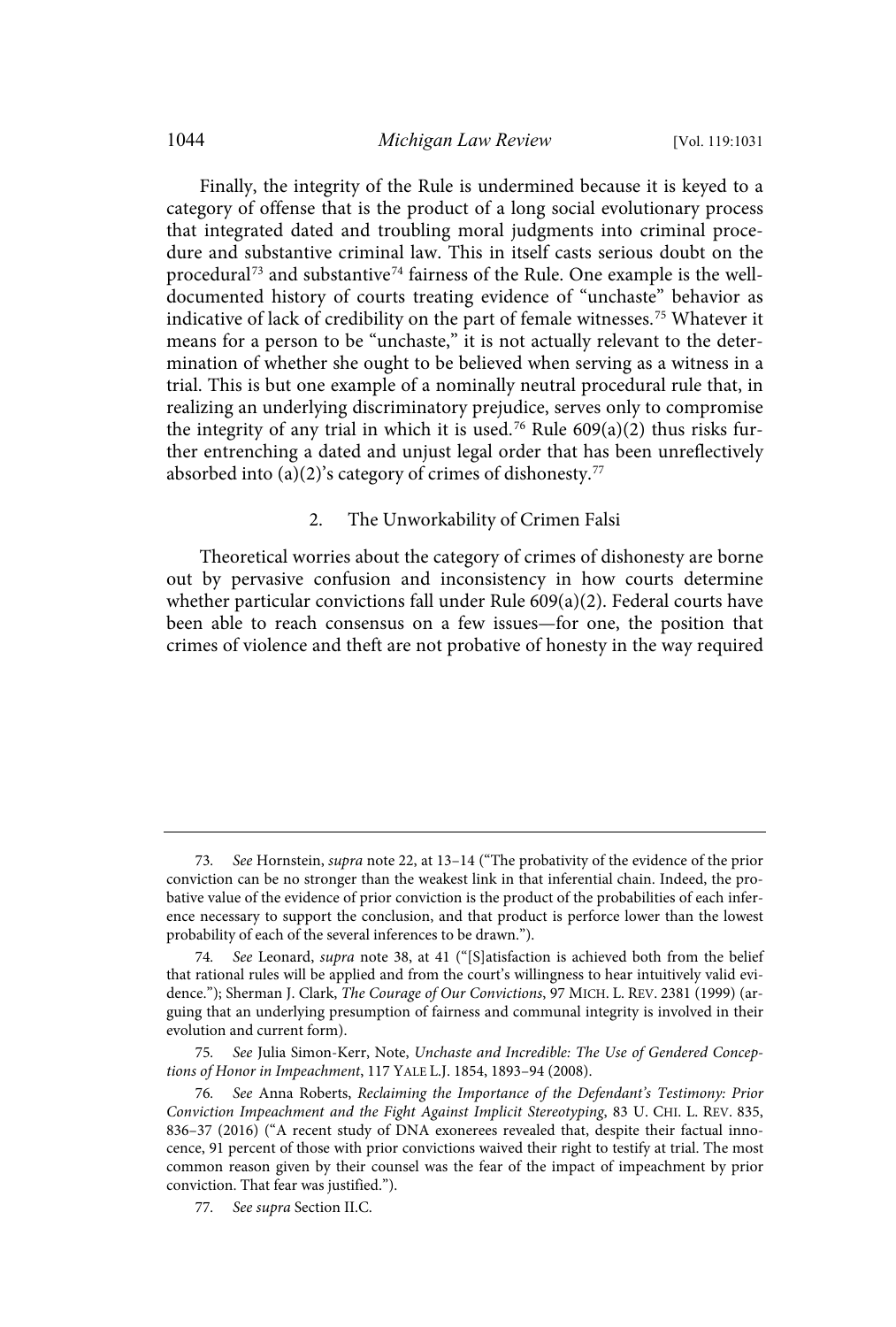for inclusion under (a)(2). <sup>78</sup> But outside of those narrow exceptions, there is a troubling degree of inconsistency. 79

Surveying courts' interpretations of section (a)(2) show that the Rule has not latched onto a meaningfully distinct category of crimes. The Ninth Circuit has held that smuggling drugs is not probative of dishonesty for the purposes of (a)(2), <sup>80</sup> while the Eighth Circuit has held that transporting forged securities does fall within its ambit.<sup>81</sup> Striking a balance between these cases, the Second Circuit has held that a conviction for cocaine importation is neither categorically admissible nor categorically inadmissible under section (a)(2). Instead, the court held that where such importation involved, for example, "false written or oral statements . . . on customs forms," the conviction would satisfy  $(a)(2).$ <sup>82</sup>

Tax evasion has also received inconsistent treatment. The Eleventh Circuit<sup>83</sup> adopted the Fourth Circuit's finding<sup>84</sup> that willful failure to file federal taxes is a crime of dishonesty under section (a)(2). The Fourth Circuit supported this judgment because tax evasion is "sufficiently reprehensible," <sup>85</sup> a standard that does not obviously bear any relationship to the actual language of Rule 609. The Third Circuit, in turn, held convictions under the same statute not to be crimes of dishonesty under section (a)(2) because the statute did not require intent.<sup>86</sup> None of the above rulings are themselves especially implausible interpretations of section (a)(2). Collectively, however, they paint a picture of a Rule with such diverse interpretations that it is only natural to conclude that it is not predicated on a genuinely distinct category of offense.<sup>87</sup>

A similar confusion infects the decisions of state courts that have interpreted state rules of evidence that parrot the language of 609(a)(2). The Col-

- 80. United States v. Mehrmanesh, 689 F.2d 822, 833 (9th Cir. 1982).
- 81. United States v. Jackson, 680 F.2d 561, 564 (8th Cir. 1982).
- 82. United States v. Hayes, 553 F.2d 824, 827–28 (2d Cir. 1977).
- 83. United States v. Gellman, 677 F.2d 65, 66 (11th Cir. 1982).
- 84. Zukowksi v. Dunton, 650 F.2d 30, 34 (4th Cir. 1981).
- 85. Id.
- 86. Cree v. Hatcher, 969 F.2d 34 (3d Cir. 1992).

87. See, e.g., Altobello v. Borden Confectionary Prods., Inc., 872 F.2d 215, 216–17 (7th Cir. 1989) (holding that a witness's having helped several McDonald's locations tamper with their utility meters constituted a crime of dishonesty under Rule  $609(a)(2)$ ). See generally Simon-Kerr, supra note 75 (arguing that the link between a trait of "dishonesty" and the actual substance of convictions used to infer that trait has historically often been tenuous and largely reflective of prejudice).

<sup>78.</sup> United States v. Glenn, 667 F.2d 1269, 1273 (9th Cir. 1982); see, e.g., United States v. Cook, 608 F.2d 1175, 1185 n.9 (9th Cir. 1979) (en banc) (holding prior robbery conviction not to be a crime of dishonesty); United States v. Ashley, 569 F.2d 975, 979 (5th Cir. 1978) (holding conviction for shoplifting not to be a crime of dishonesty); United States v. Fearwell, 595 F.2d 771, 776 (D.C. Cir. 1978) (holding petit larceny not to be a crime of dishonesty).

<sup>79.</sup> See Uviller, supra note 11, at 823 (finding from a survey of federal judges that "one is forced to conclude that in the courtrooms a fundamental interpretation of the compass of a basic rule of impeachment is far from settled").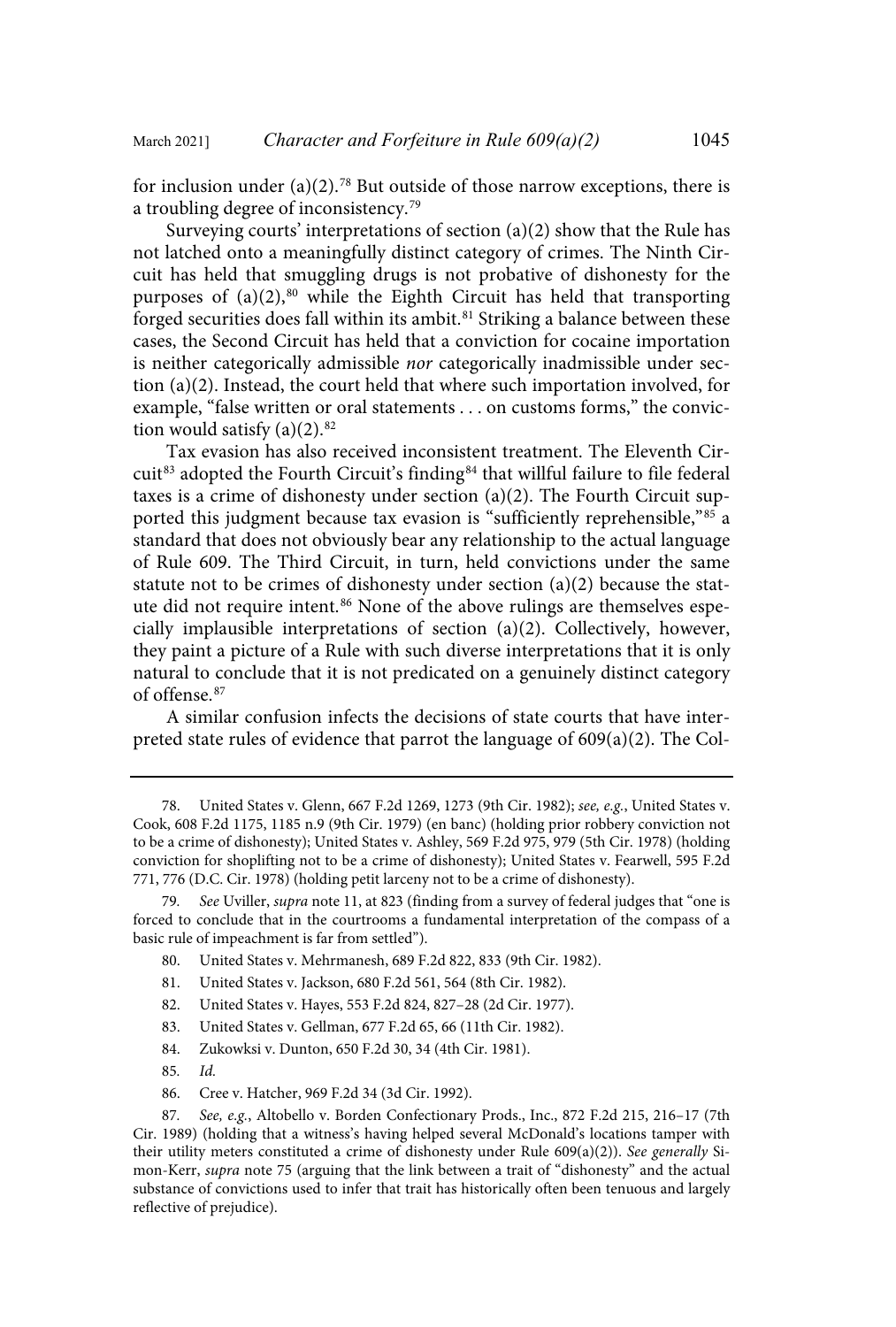orado Supreme Court, for example, acknowledged the federal circuit courts' consensus that theft is not a crime of dishonesty but ruled that "common experience informs us that a person who takes the property of another for her own benefit is acting in an untruthful or dishonest way."<sup>88</sup> The Florida Supreme Court has also held that theft is a crime of dishonesty within the meaning of its evidentiary rules, on the strength of Webster's definition of "dishonesty." <sup>89</sup> If courts across the board are so clearly unable to find a consistent and rigorous way to sort crimes according to a taxonomy, the best explanation is that the taxonomy itself is the issue.

These interpretive difficulties would not be troubling if one assumed that any illegal act is evidence of a more general willingness to violate prohibitions—including lying on the stand. <sup>90</sup> Though it might be true that all crimes involve at least some degree of willful violation of social norms, it does not follow that section  $(a)(2)$  ought to be given a broad scope. The sounder argument is to reason backward: section (a)(1) of Rule 609 reflects the clear-eyed judgment that impeachment can have devastating consequences for a witness's effectiveness, the more so when the impeaching evidence is a witness's criminal record.<sup>91</sup> If the effect of section  $(a)(2)$  is to gravitate toward making a broader range of crimes automatically admissible for impeachment, then something has gone badly wrong.

#### C. What the Rules Get Wrong About Character

Beyond Rule 609(a)(2)'s definitional inadequacy, it also relies on an implausible understanding of human character. It assumes there to be such a thing as a "character for truthfulness" and assumes that the trait that leads one to commit a crime of dishonesty is the same trait that would lead one to lie on the stand.<sup>92</sup> This Section shows that Rule  $609(a)(2)$ 's view of character is at odds with leading philosophical and psychological research and so fails to justify the Rule.

- 89. State v. Page, 449 So. 2d 813, 815–16 (Fla. 1984).
- 90. See supra note 41 and accompanying text.
- 91. See generally Capra & Richter, supra note 24.

<sup>88.</sup> People v. Segovia, 196 P.3d 1126, 1132 (Colo. 2008) (en banc); cf. Commonwealth v. Vitale, 664 A.2d 999, 1003 (Pa. Super. Ct. 1995) (observing that Pennsylvania courts treat theft and unauthorized use of a motor vehicle as crimen falsi).

<sup>92.</sup> FED. R. EVID. 608(a). Though less directly relevant to the argument here, the Rules make a further assumption: that jurors are reliably capable of detecting honesty and dishonesty. See generally Saul M. Kassin & Christina T. Fong, "I'm Innocent!": Effects of Training on Judgments of Truth and Deception in the Interrogation Room, 23 LAW & HUM. BEHAV. 499 (1999); Uviller, supra note 11, at 791–92.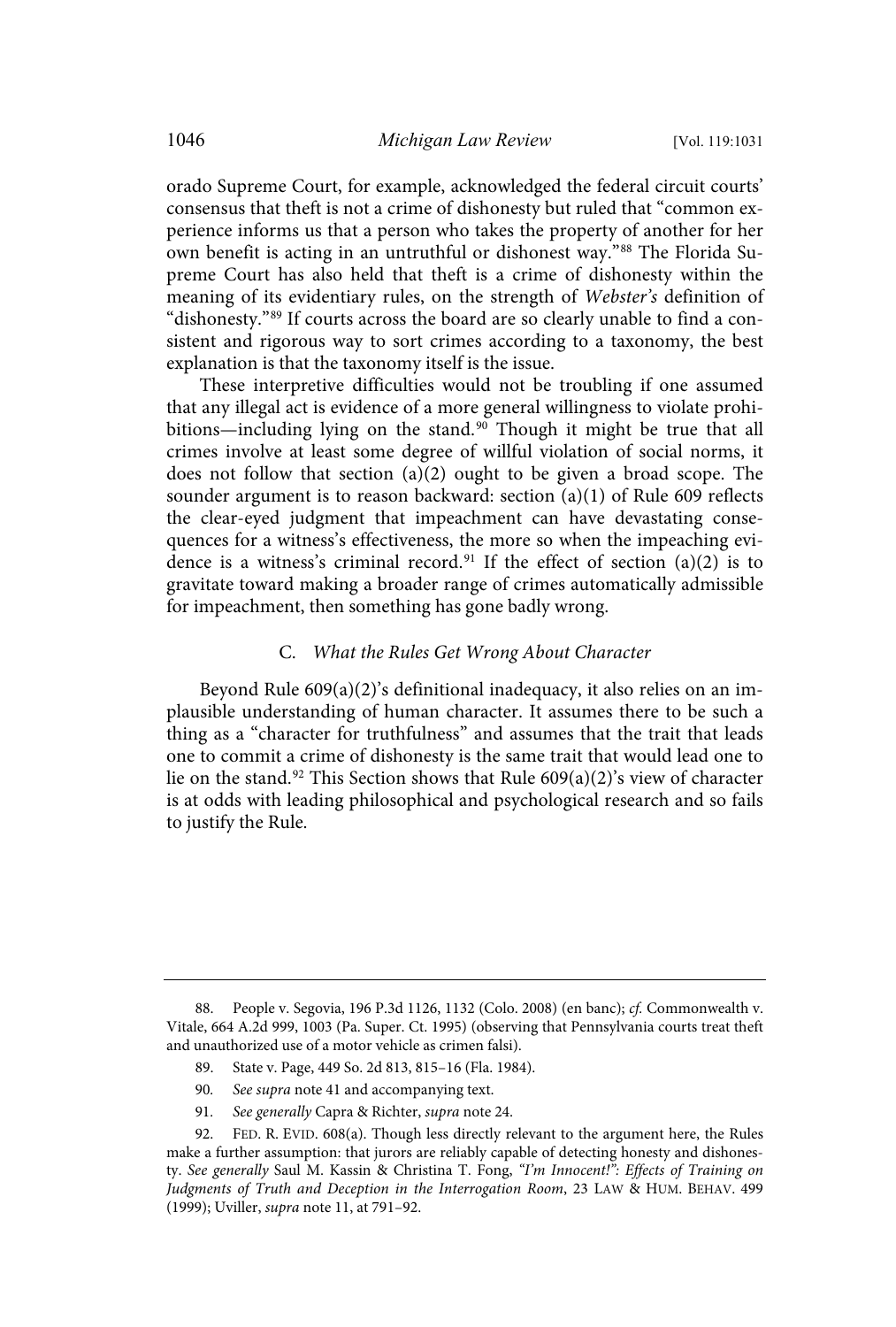#### 1. Evidence Against the Rules' View of Character

The Advisory Committee justifies section (a)(2) on the grounds that convictions of crimes of dishonesty are "peculiarly probative of credibility." 93 But even if some people have a character for dishonesty that is consistent over time, section  $(a)(2)$ 's mandatory-admission policy is unjustified unless it includes only the sorts of convictions that are indicative of such character. Instead, the Rule's application leads to results that are both unintuitive and unjustifiable on a theoretical level.

Take, for example, the offenses at issue in three of the cases mentioned above<sup>94</sup>: tax evasion,<sup>95</sup> drug smuggling,<sup>96</sup> and meter tampering.<sup>97</sup> (If you find yourself struggling to remember which were held to be admissible under section  $(a)(2)$  and which were not, I can only say: that is the point.) Courts have interpreted the Rule to demand that the meter tamperer have her testimony preemptively discredited in the juror's minds, even if she is called as a witness in a trial that is entirely unrelated to her crime.<sup>98</sup> On the other hand, if the drug smuggler were to testify in her accomplice's trial, the question of whether her conviction could be used to impeach her credibility would be subject to the strictures of section  $(a)(1)$ , and the judge would weigh the value of the evidence against the smuggler's risk of undue prejudice. <sup>99</sup> The tax evader is perhaps the most interesting of the three cases: whether her testimony would be discredited would depend not on the details of the crime with which she was charged but on whether she were tried in the federal courthouse or across the street in the local superior court. <sup>100</sup> These examples indicate that the Rule's treatment of the trait of honesty is not as intuitive as the Advisory Committee's breezy justifications suggest. The Rule presumes that its scope identifies precisely the subset of crimes that are indicative of a certain kind of character.

The principle that past behavior has high predictive value is based purely on "a common sense view" of how people behave. <sup>101</sup> The legislative history of the Rule accordingly shows that "both proponents and opponents . . . accepted the psychological assumption upon which Rule 609 is based as so seemingly obvious as to be beyond debate." <sup>102</sup> But this assump-

94. See supra notes 79–89 and accompanying text.

97. Altobello v. Borden Confectionary Prods., Inc., 872 F.2d 215, 216–17 (7th Cir. 1989).

98. Id. at 215.

100. Cree, 969 F.2d at 35–37.

101. Todd A. Berger, Politics, Psychology, and the Law: Why Modern Psychology Dictates an Overhaul of Federal Rule of Evidence 609, 13 U. PA. J.L. & SOC. CHANGE 203, 205 (2009– 2010).

102. Id.

<sup>93.</sup> FED. R. EVID. 609 advisory committee's note.

<sup>95.</sup> Cree v. Hatcher, 969 F.2d 34 (3d Cir. 1992).

<sup>96.</sup> United States v. Mehrmanesh, 689 F.2d 822, 833 (9th Cir. 1982).

<sup>99</sup>. Mehrmanesh, 689 F.2d at 823.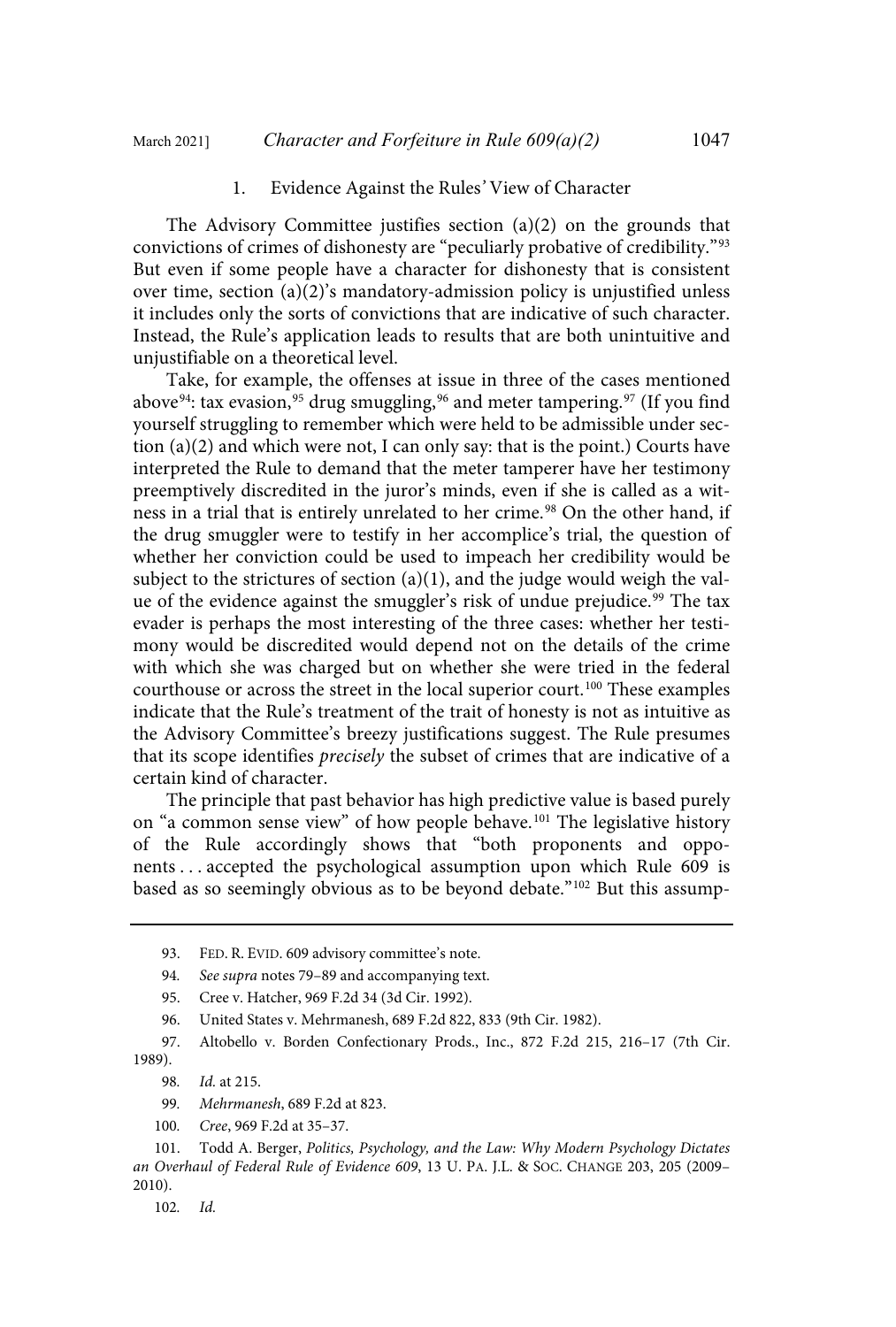tion is not only undefended; it also presumes without argument a view that runs contrary to a substantial body of psychological research.

Many psychologists and philosophers argue that, far from having a stable and innate character for truthfulness, people are more plausibly described as having malleable and situation-specific dispositions that manifest in unpredictable ways across diverse settings—a phenomenon known as situationism.<sup>103</sup> Researchers in this area observe that "disappointing omissions and appalling actions are readily induced through seemingly minor situations. What makes [the] findings so striking is just how insubstantial the situational influences that produce troubling moral failures seem to be . . . . "<sup>104</sup>

The view that truthfulness is situationally specific rebuts the core underlying premise of 609(a)(2). Whereas the Rule encourages inferring a character trait from a single conviction for a single ill-advised act, the situationists' findings suggest that a person does not have to be some particular way or have some particular character to commit bad acts. A person's commission of a certain kind of action may be more indicative of the aberrant character of the situation they found themselves in rather than any consistent character traits. And just as a person might easily be triggered to act uncharacteristically dishonestly, so also a person whose background would give a juror no reason to suspect dishonesty might still lie if adequately incentivized to do so by the stakes of the trial.

The point here is not to argue that situationism is true or false but to observe that it is a leading psychological and philosophical theory of personality and character that contradicts the Rules' background assumption.<sup>105</sup> And if situationism is correct, Rule 609(a)(2) commits a form of the fundamental attribution error,<sup>106</sup> assuming that an action in a given situation is traceable to a core character trait rather than being a situationally indexed response to some environmental stimulus.<sup>107</sup>

<sup>103</sup>. See Teree E. Foster, Rule 609(a) in the Civil Context: A Recommendation for Reform, 57 FORDHAM L. REV. 1, 29 & n.132 (1988) (arguing that "this trait-oriented theory of behavior was discredited thoroughly by the advent of a counter-theory, termed 'specificity' or 'situation- $\lim$ ").

<sup>104.</sup> Maria W. Merritt, John M. Doris & Gilbert Harman, Character, in THE MORAL PSYCHOLOGY HANDBOOK 355, 357 (John M. Doris et al. eds., 2010).

<sup>105</sup>. See Roberts, supra note 62, at 1992 (describing the rules as resting "not on data but on what one might call 'junk science at its worst,' or, more charitably, a series of assumptions . . . [that] are belied by data" (quoting Dannye W. Holley, Federalism Gone Far Astray from Policy and Constitutional Concerns: The Admission of Convictions to Impeach by State's Rules—1990-2004, 2 TENN. J.L. & POL'Y 239, 305 (2005))).

<sup>106</sup>. See Lee Ross, The Intuitive Psychologist and His Shortcomings: Distortions in the Attribution Process, 10 ADVANCES EXPERIMENTAL SOC. PSYCH. 173, 183 (1977) (defining the "fundamental attribution error" as "the tendency for attributers to underestimate the impact of situational factors and to overestimate the role of dispositional factors in controlling behavior").

<sup>107.</sup> Berger, supra note 101, at 207–08; see also Merritt et al., supra note 104, at 359 (noting connections between situationist theories of character and findings in behavioral psycholo-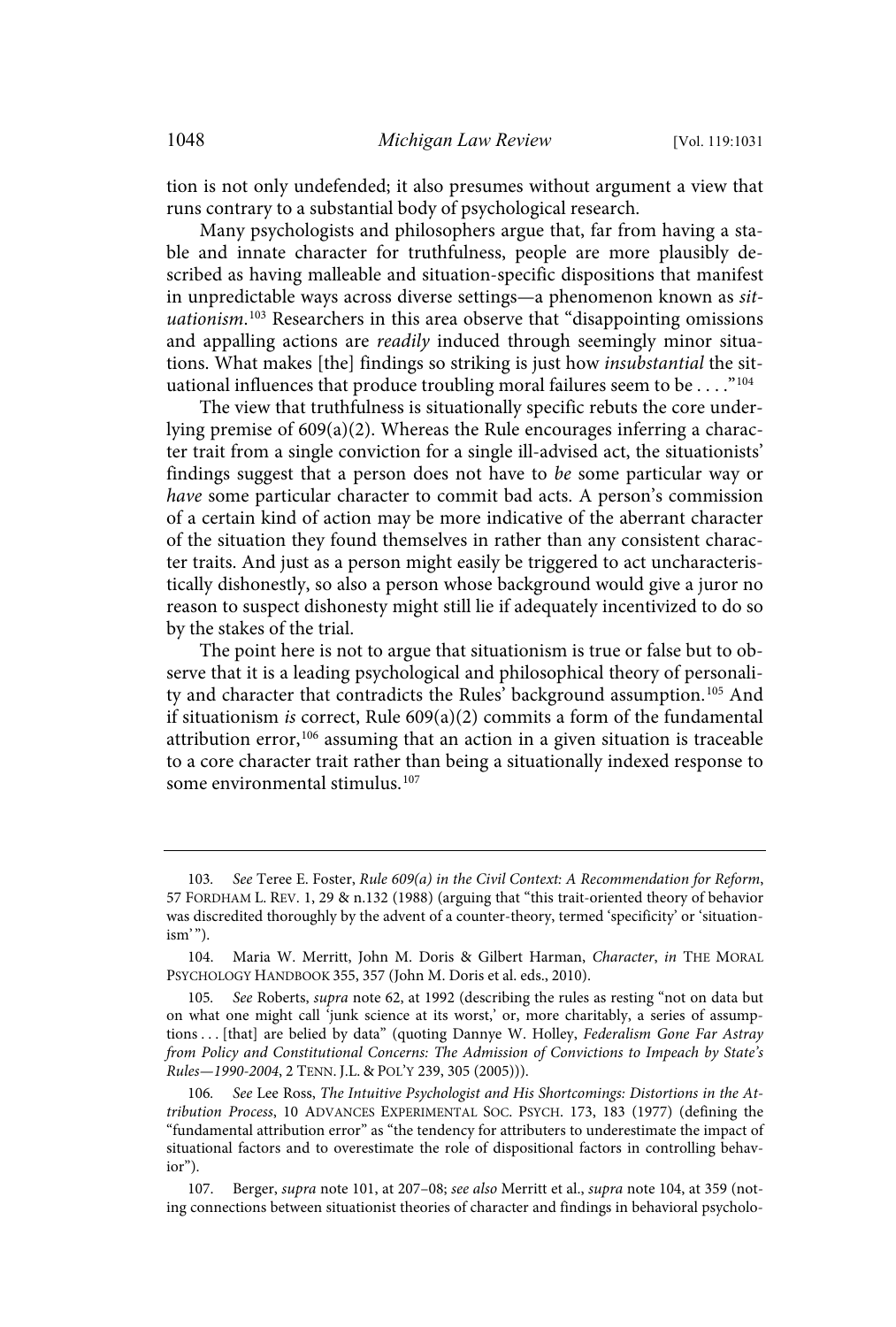The views advanced by opponents of situationism do not clearly support Rule 609(a)(2)'s approach, either. For example, virtue theorists, who defend an understanding of virtues of character as derived from habituated virtuous action, do not suppose that because a stable virtuous character is what one aims at, it is therefore also something one generally already has.<sup>108</sup> Thus, the virtue theorist and the situationist might even agree, at the empirical level, that a discrete dishonest act is of marginal value in ascertaining a person's ethical dispositions.<sup>109</sup> The situationist would hold this view because she would think that there is no such thing as a stable character for truthfulness, while the virtue theorist would hold this view because she would think that a stable character for truthfulness, while aspirational, is not necessarily the sort of thing that a given person has. Thus, even if this were not the case—even if there were such a thing as a robust and discernible character for honesty or dishonesty—Rule 609(a)(2) is ill-suited for governing the use of character evidence in trial proceedings. Its treatment of a broad range of individual past actions as highly predictive of a person's present likelihood of a particular kind of dishonest act relies on a caricatured exaggeration of any plausible view of traits like dishonesty.

The upshot of these considerations is that Rule  $609(a)(2)$  is at odds with situationism, among the most favored understanding of moral character in contemporary psychology. And while situationism has its detractors, such as virtue theorists, even their views do not support the Rules' presuppositions. In fact, it is not clear that the Rules' approach to character tracks any of the dominant approaches to moral character in philosophy and psychology.<sup>110</sup>

#### 2. The Falsus in Uno Doctrine and Rule 609

Rule 609's claim to plausibility is further belied by the overwhelming rejection of a closely related common law evidentiary principle: falsus in uno, falsus in omnibus. This principle "allows a fact-finder to disbelieve a witness's entire testimony if the witness makes a material and conscious falsehood in one aspect of his testimony." <sup>111</sup> It ranges in application from a mandatory admonition to the finder of fact that requires a juror to apply the principle <sup>112</sup> to the mere suggestion of an inference a juror might consider

gy that show not only behavior but also underlying cognition to be substantively affected by a person's immediate context).

<sup>108</sup>. See, e.g., Rachana Kamtekar, Situationism and Virtue Ethics on the Content of Our Character, 114 ETHICS 458, 460 (2004).

<sup>109</sup>. See Christian B. Miller, Empirical Approaches to Moral Character, STAN. ENCYCLOPEDIA PHIL. (Aug. 3, 2016), [https://plato.stanford.edu/entries/moral-character](https://plato.stanford.edu/entries/moral-character-empirical)empirical [\[ht](https://plato.stanford.edu/entries/moral-character-empirical)[tps://perma.cc/BNM9-F7H8\].](https://perma.cc/BNM9-F7H8])

<sup>110.</sup> See generally id. (describing four dominant approaches to moral character).

<sup>111.</sup> Enying Li v. Holder, 738 F.3d 1160, 1163 (9th Cir. 2013) (emphasis omitted) (describing *falsus in uno* as "a hoary maxim").

<sup>112.</sup> The mandatory form of the principle is now vanishingly rare. See W.W. Allen, Annotation, Modern View as to Propriety and Correctness of Instructions Referable to Maxim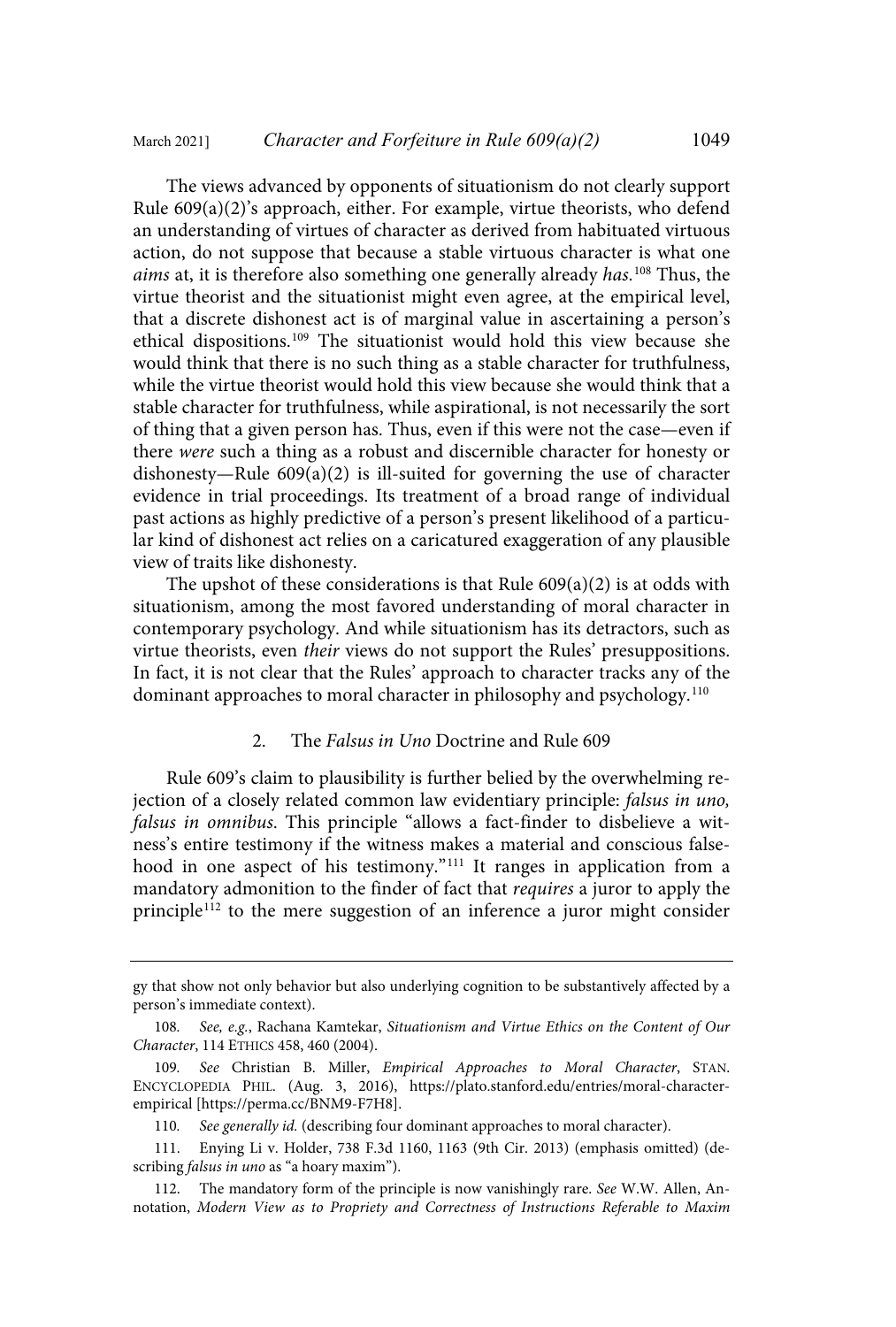making.<sup>113</sup> Despite the general similarity between the Rule  $609(a)(2)$  exception and the falsus in uno doctrine, the two have received substantially different treatment both in courts and in academic literature, and falsus in uno is now generally held in low regard. <sup>114</sup> It is thus all the more problematic for Rule 609 that its underwriting assumption is left unsupported by the Advisory Committee,<sup>115</sup> given that *falsus in uno* relies on an effectively identical assumption and yet is widely considered implausible and discredited.

In early evidentiary treatises, scholars justified falsus in uno by categorizing witnesses as stable liars or stable truthtellers. Thomas Starkie explained the basic rationale underlying falsus in uno in his 1826 evidence treatise: "The presumption that the witness will declare the truth ceases as soon as it manifestly appears that he is capable of perjury. Faith in a witness's testimony cannot be partial or fractional . . . . "<sup>116</sup> There is something that seems basically and intuitively right about this thought: it is natural to think that there are, on the one hand, witnesses who are willing to lie and, on the other, witnesses who are not. Beguiling though this intuition is, however, it is easily undermined. A liar can be led to feel the seriousness of her oath and testify honestly, while an otherwise truthful person can, under strain or with adequate incentive, lie on the stand.<sup>117</sup> Denise Johnson, surveying some of the objections that have served to discredit the doctrine, argues that doctrines like it are sometimes a way to promote harmful mythologies in the guise of dispassionate evidentiary judgments.<sup>118</sup> Johnson shows, for example, that

114. See, e.g., Kadia v. Gonzales, 501 F.3d 817, 821 (7th Cir. 2007) (Posner, J.) (endorsing Wigmore's characterization of the doctrine as "primitive psychology" and an "absolutely false maxim of life" (first quoting JOHN H. WIGMORE, A STUDENTS' TEXTBOOK OF THE LAW OF EVIDENCE 181 (1935); and then quoting 3A JOHN H. WIGMORE, EVIDENCE IN TRIALS AT COMMON LAW § 1008, at 982 (James H. Chadbourn ed., rev. ed. 1970))).

- 115. See supra notes 71–72 and accompanying text.
- 116. THOMAS STARKIE, A PRACTICAL TREATISE OF THE LAW OF EVIDENCE \*873.

117. One might even think that there are situations in which it would be morally permissible—perhaps even obligatory—to lie under oath. Cf. Michael Huemer, The Duty to Disregard the Law, 12 CRIM. L. & PHIL. 1 (2018) (arguing that jury nullification might in some cases by morally obligatory, even though it violates a juror's oath). This claim needs merely to be plausible to support the argument that evidence of a person's having a character for truthfulness or untruthfulness is unreliable as a guide to whether their testimony can be judged true or false on a particular occasion.

118. See Denise R. Johnson, Prior False Allegations of Rape: Falsus in Uno, Falsus in Omnibus?, 7 YALE J.L. & FEMINISM 243 (1995).

<sup>&</sup>quot;Falsus in Uno, Falsus in Omnibus," 4 A.L.R.2d 1077 § 3 (1949). Even in the mid-nineteenth century it was already beginning to fall out of favor in its strongest form. See, e.g., id. at n.11; State v. Williams, 47 N.C. (2 Jones) 257 (1855) ("The maxim 'falsum in uno, falsum in omnibus,' is, in a common law trial, to be applied by the jury according to their own judgment for the ascertainment of the truth, and is not a rule of law in virtue of which the Judge may withdraw the evidence from their consideration, or direct them to disregard it altogether.").

<sup>113</sup>. See, e.g., Shelton v. United States, 169 F.2d 665 (D.C. Cir. 1948) (describing the principle as "not an inflexible rule of evidence, nor is it mandatory"). But see George Fisher, The Jury's Rise as Lie Detector, 107 YALE L.J. 575, 699–700 (1997) (noting the principle's invocation, in "only slightly modernized" form, at the trial of O.J. Simpson).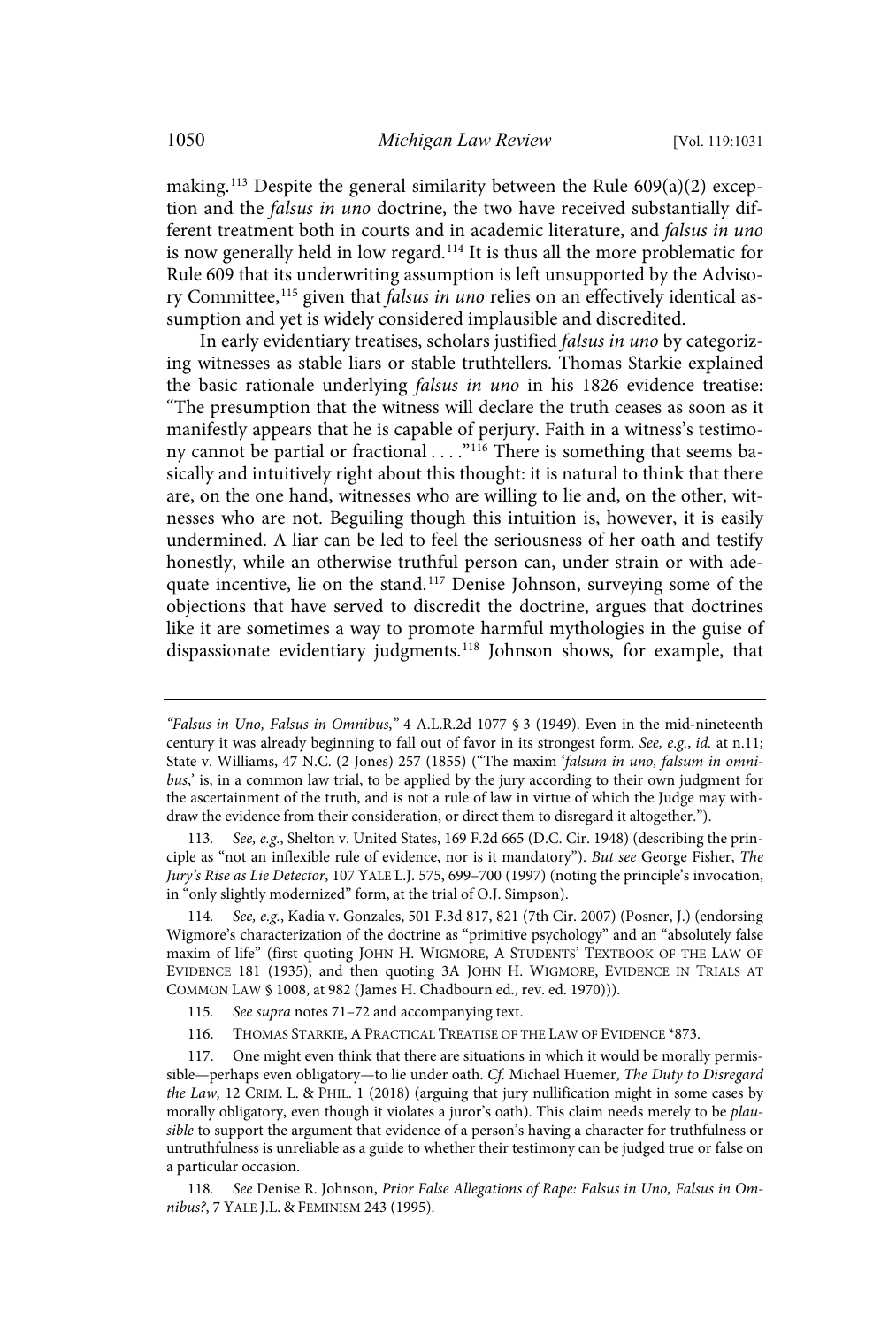falsus in uno has historically provided a convenient rationale to paper over what is at bottom a judgment borne of paranoia over false accusations of rape. <sup>119</sup> On this view, where the Rule purports to be merely an expression of an objective and detached probabilistic judgment, it in fact covertly gives effect to undefended and unjust stereotypes about particular kinds of litigants.

These sorts of observations have been instrumental in the widespread discarding of the falsus in uno principle. These same observations, however, apply equally well to the psychology underpinning Rule  $609(a)(2)$ , and they are no less damaging to the Rule's assumptions about the nature of character. The Rule presents itself as a dispassionate application to the law of evidence of the (putatively obvious) view that proven liars cannot be trusted.<sup>120</sup> But no substantive reasons are adduced in favor of the Rule's presuppositions, and there are myriad reasons to suspect that it is simply a manifestation of prejudicial attitudes and undisciplined thinking about the nature of character, the relation of character to behavior, and what meaning can fairly be drawn from a person's past convictions.

\* \* \*

Each of the arguments in this Section serves to undercut the probabilistic model of the Rules' structure in the context of (a)(2): even if Rule  $609(a)(2)$  were selecting for acts of dishonesty, even if these acts were probative of future dishonest behavior, and even if jurors were well-positioned to discern all of these things, it still would require further argument to justify the Rule's structure of indiscriminate admission of such evidence for impeachment.<sup>121</sup> That a conviction for a particular kind of crime is specially probative does not, in itself, explain why that crime should be exempt from the ordinary balancing test. The next Part explores the possibility that Rule  $609(a)(2)$  is best understood as being derived from a different, unstated justification: the principle of forfeiture.

# III. RULE 609(A)(2) AS A PRINCIPLE OF FORFEITURE

The argument so far has been directed at challenging Rule 609(a)(2) in its existing form, on the grounds that its embedded character thesis is false, its taxonomy of crimes of dishonesty is mired in confusion, and its overall structure is unjustifiably at odds with the Rules' otherwise careful attentiveness to mitigating the risk of undue prejudice. Together, these arguments expose an incoherence at Rule 609(a)(2)'s core. Interpretive charity suggests the need to search for some additional insight that might better explain both

<sup>119</sup>. Id. at 243–45.

<sup>120</sup>. See Foster, supra note 103, at 47; see also supra Section I.B.

<sup>121</sup>. See, e.g., Foster, supra note 103, at 47–48 ("[T]he convicted perjurer, fully aware of the consequences of perjury, is arguably less motivated to lie again under oath than is a person who has not previously experienced conviction.").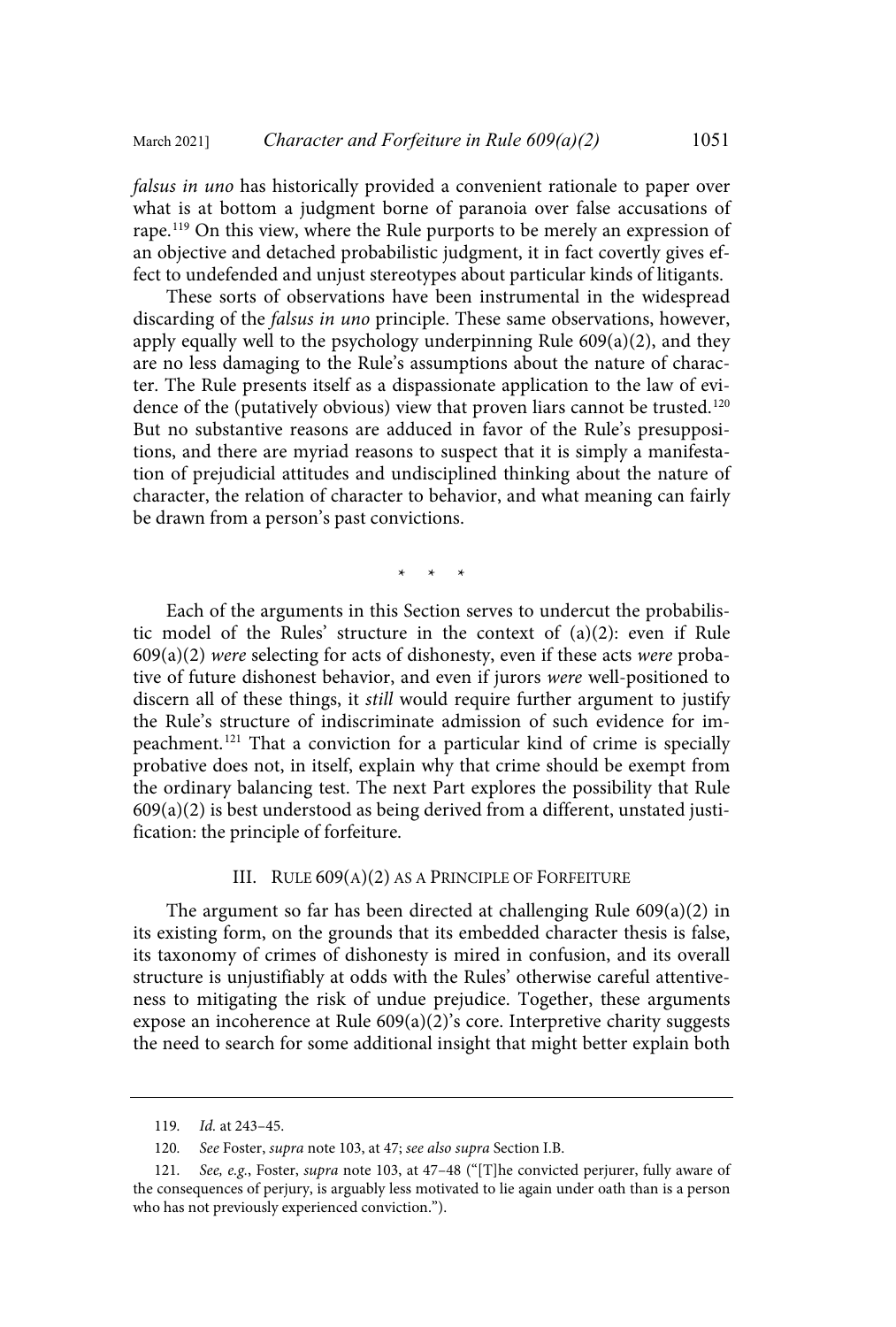the Rule's origins and its persistence through controversy. The explanation, this Part argues, is that Rule  $609(a)(2)$  is not the implausible instance of probabilistic reasoning that it appears to be because, appearances aside, it does not operate on the basis of probabilistic reasoning at all—it operates on a tacit principle of forfeiture. Section III.A shows how section (a)(2) is best explained as a forfeiture principle. Section III.B provides context for the claim that procedural rules are often at bottom founded on unstated normative judgments. Section III.C uses the unstated logic of forfeiture to restructure the whole of Rule 609 more intelligibly. But Section III.D argues that, even if rewriting the Rule makes its underlying logic clearer and more principled, it does not thereby make the Rule fair. Section III.D ultimately concludes that even the modified form of section (a)(2) should be rejected because the premised theory of forfeiture, while less inferentially dubious, is nevertheless unjust.

# A. A Forfeiture Theory of Rule 609(a)(2)

Though the Advisory Committee notes to Rule 609 say nothing about forfeiture, one does not need to look far afield to infer that the logic of forfeiture operates in the background of the impeachment rules. Forfeiture means that parties lose procedural rights as a consequence of either their past behavior or their conduct in the course of litigation.<sup>122</sup> In addition to the pervasiveness of forfeiture principles embedded elsewhere in the Rules,<sup>123</sup> the substance of Rule 609—which is effectively a branding of inferiority on those who have fallen afoul of the criminal justice system in a specified way—calls for extra scrutiny of the Rule's purported rationale.<sup>124</sup>

The supposition of a policy-oriented basis for Rule 609(a)(2) finds further support in contrasting its structure with the structure of other rules. The Rules generally contain a variety of what might be called "escape valves," which accommodate the inevitable need for flexibility in the face of exceptional cases.<sup>125</sup> Thus, for example, the presumption that a particular kind of evidence may be admitted is by default subject to Rule 403's requirement

125. See GLEN WEISSENBERGER & JAMES J. DUANE, FEDERAL RULES OF EVIDENCE: RULES, LEGISLATIVE HISTORY, COMMENTARY AND AUTHORITY 25–26 (7th ed. 2011).

<sup>122.</sup> See, e.g., Forfeiture, BLACK'S LAW DICTIONARY (11th ed. 2019).

<sup>123</sup>. E.g., FED. R. EVID. 804(b)(6); cf. Richard D. Friedman & Bridget McCormack, Dialin Testimony, 150 U. PA. L. REV. 1171, 1229–30 (2002) (citing forfeiture as a background limitation to which constitutional procedural rights are generally subject).

<sup>124.</sup> See, e.g., Foster, supra note 103, at 5 ("[I]n perpetuating unwarranted emphasis on who the litigants are rather than on what they have done, Rule 609 redirects the inquiry from the facts of the dispute to the morals of the parties . . . ."); Julia Ann Simon-Kerr, Moral Turpitude, 2012 UTAH L. REV. 1001, 1040 (noting the American legal system's history of using "fuzz $[y]$ " categories of crime singled out for moral opprobrium in a way "well suited to the purpose of selective disenfranchisement"); Uviller, supra note 11, at 831 ("The derivation of the rule of character impeachment, we should remember, is the disqualification of felons, a notion of moral infection we long ago abandoned. The residuum in today's rule of impeachment bears little more credit than its progenitor.").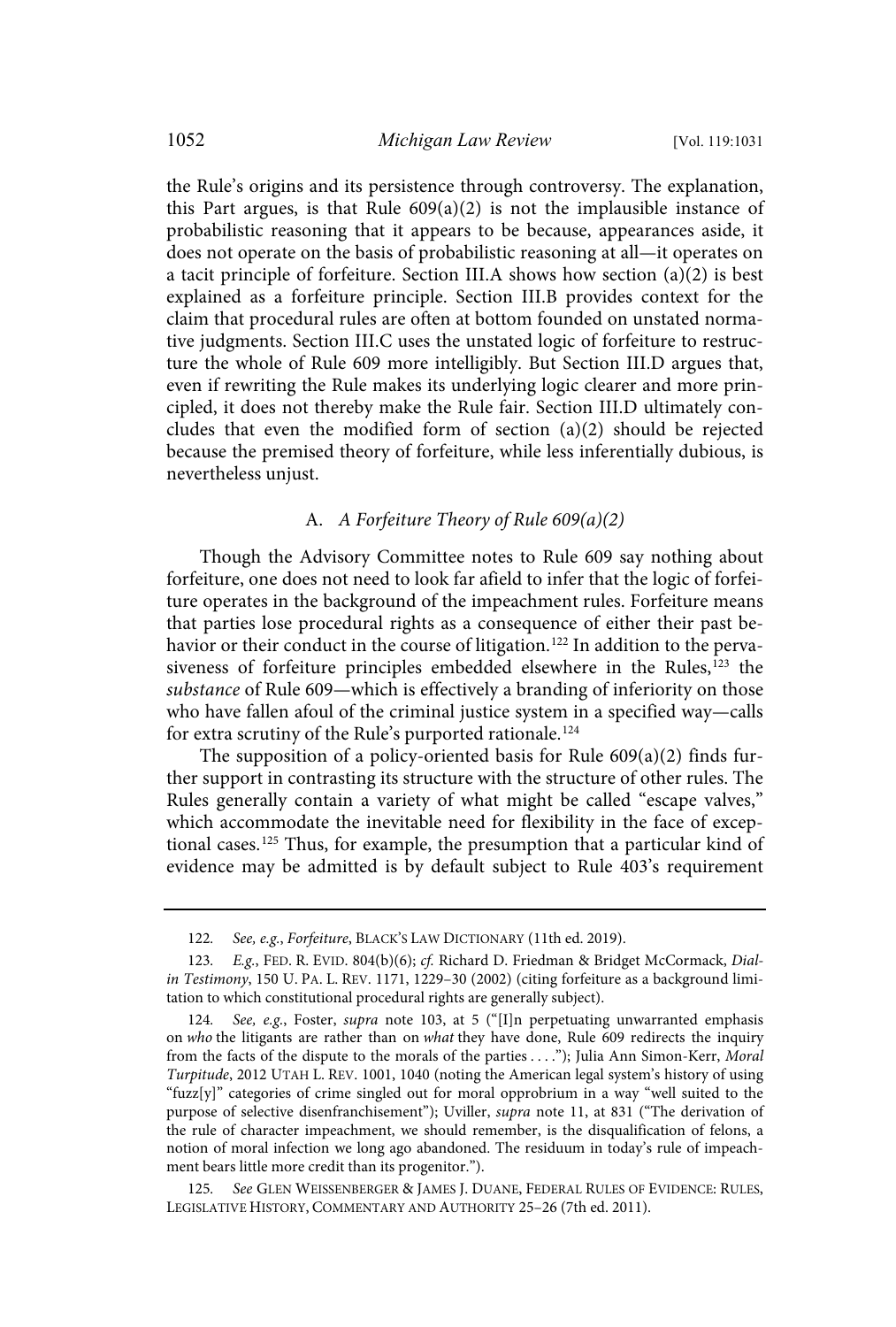that evidence not be admitted where it would be unduly prejudicial.<sup>126</sup> Similarly, a presumption that a certain piece of evidence is excluded under Rule 802's prohibition of hearsay might be rebutted by any of the explicit exceptions in Rule 804 or the "residual exception" in Rule 807.<sup>127</sup>

But Rule 609(a)(2) has no escape valves that make it responsive to caseby-case application. This inflexibility suggests that the Rule is not based purely on principles of evidentiary value and instead is meant to implement a kind of policy judgment. If it were an evidentiary principle, it would be amenable to revision where countervailing circumstances called for an exception.<sup>128</sup> Its mandated admission of convictions is a good indication that the Rule is expressing what is actually a normative judgment. The structure of 609(a)(2) thus suggests a logic of desert, in contrast to the standard principles of relevance in both common law and the Federal Rules.<sup>129</sup>

Once framed as a forfeiture principle, the structure of the Rule makes more sense: a person who has committed a crime of dishonesty is deemed to have forfeited a certain kind of right—the right to be treated as a presumptively competent witness. The D.C. Circuit, for example, gave this view emphatic approval in United States v. Lipscomb:

[C]onvicted felons are not generally permitted to stand pristine before a jury with the same credibility as that of a Mother Superior. Fairness is not a one-way street and in the search for truth it is a legitimate concern that one who testifies should not be allowed to appear as credible when his criminal record of major crimes suggests that he is not.<sup>130</sup>

Understood this way,  $609(a)(2)$  mirrors other places in the Rules where a party may forfeit the right to object to the admission of certain kinds of evidence. The most general example of this is found in the "whole document rule," which requires that if a party introduces only part of a document into evidence, other parts of the document must be allowed into evidence as well where fairness dictates.<sup>131</sup> There are also two closer parallels: if a defendant in a criminal case offers evidence that she has a certain trait, the prosecutor

- 130. 702 F.2d 1049, 1077 (D.C. Cir. 1983).
- 131. FED. R. EVID. 106.

<sup>126.</sup> FED. R. EVID. 403.

<sup>127.</sup> FED. R. EVID. 802, 804, 807.

<sup>128.</sup> This is the default structure of the Rules as a whole. See Mnookin, supra note 3, at 1552.

<sup>129</sup>. See Old Chief v. United States, 519 U.S. 172, 180 (1997) ("The term 'unfair prejudice,' as to a criminal defendant, speaks to the capacity of some concededly relevant evidence to lure the factfinder into declaring guilt on a ground different from proof specific to the offense charged."); Michelson v. United States, 335 U.S. 469, 475–76 (1948) ("[Inquiry into character] is said to weigh too much with the jury and to so overpersuade them as to prejudge one with a bad general record and deny him a fair opportunity to defend against a particular charge."); United States v. Moccia, 681 F.2d 61, 63 (1st Cir. 1982) ("Although . . . 'propensity evidence' is relevant, the risk that a jury will convict for crimes other than those charged—or that, uncertain of guilt, it will convict anyway because a bad person deserves punishment creates a prejudicial effect that outweighs ordinary relevance.").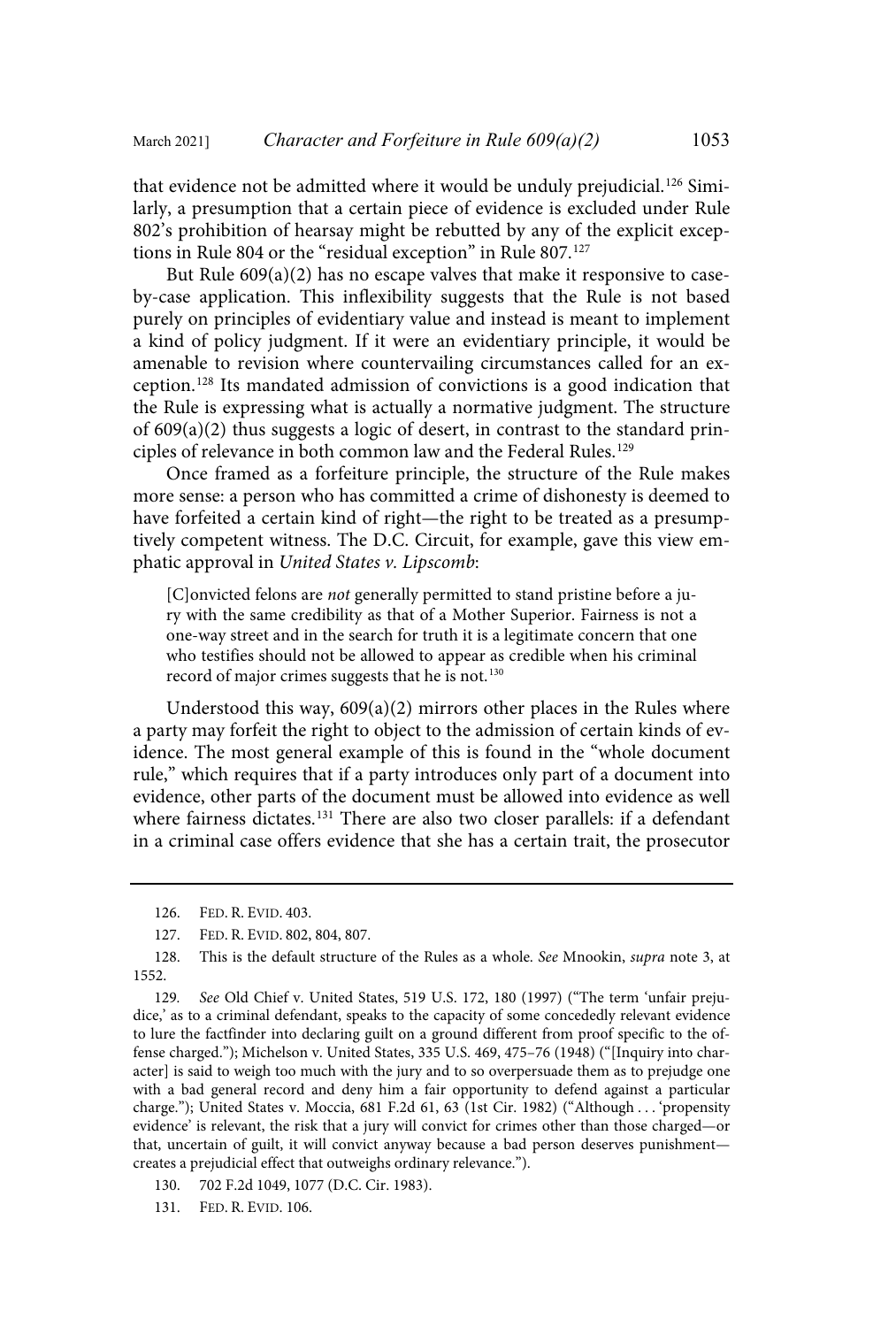is then allowed to present evidence that calls the defendant's claim into question; <sup>132</sup> also, in sex-offense cases, a victim arguing that the defendant acted nonconsensually opens the door to otherwise inadmissible evidence of past sexual behavior with the defendant.<sup>133</sup> Both examples have a common feature: where a party chooses to argue "I would never . . . ," it becomes the prerogative of the opposing party to call that claim into question. Seen in this way, Rule 609 is another instance of the general principle that a party is allowed to present the kind of evidence necessary to rebut a claim introduced by the opposing party, even where such evidence would not normally be al $lowed$ <sup>134</sup>

The forfeiture theory of Rule  $609(a)(2)$  resolves only some of the issues raised in Part II. It makes the structure of the Rule more intuitive and satisfies the objections made above about the Rule's errors in probabilistic reasoning.<sup>135</sup> But a forfeiture reading does not resolve objections regarding the scope of the category of crimes of dishonesty. Thus, the forfeiture theory obviates the concern that mandatory admissibility is inconsistent with sound evidentiary principles, while leaving intact both the worry that (a)(2) is keyed to a conceptually hazy taxonomy and the concern that the notion of a character for honesty is theoretically dubious.<sup>136</sup> There is, finally, the overarching question of whether the forfeiture theory underwriting (a)(2) is itself just.<sup>137</sup>

#### B. Evidentiary Rules as Normative Judgments

A useful framework for evaluating a rule like 609(a)(2) takes the Rules as not only articulations of purely evidentiary standards but also expressions of a more general social ethos. David Leonard, for example, argues that when we find a misalignment between the justification and substance of evidentiary rules, that is an indication that the rules are playing a *cathartic* role.<sup>138</sup> Catharsis, Leonard suggests, "is an emotional response, hinging on our sense of satisfaction with the processes of the court."<sup>139</sup> This satisfaction turns on a belief in the rationality of the Rules that is "as much a function of what the society accepts as valid as they are a mirror of developing scientific theo-

- 135. See supra Section II.A.
- 136. See supra Section II.B.
- 137. See infra Section III.D.
- 138. Leonard, supra note 38, at 61.
- 139. Id. at 41.

<sup>132.</sup> FED. R. EVID. 404(a)(2)(A).

<sup>133.</sup> FED. R. EVID. 412(b)(1)(B).

<sup>134.</sup> A witness's swearing their oath before taking the stand serves as a kind of "I would never . . ." claim that the opposing party is permitted to rebut. A past commercial-fraud conviction serves to rebut this implicit claim only with the aid of the inferential leap that to be the sort of person who commits fraud is to be the sort of person who lies on the stand. A past perjury conviction requires no such premise—it is, plausibly, directly in tension with the witness's present oath to be truthful.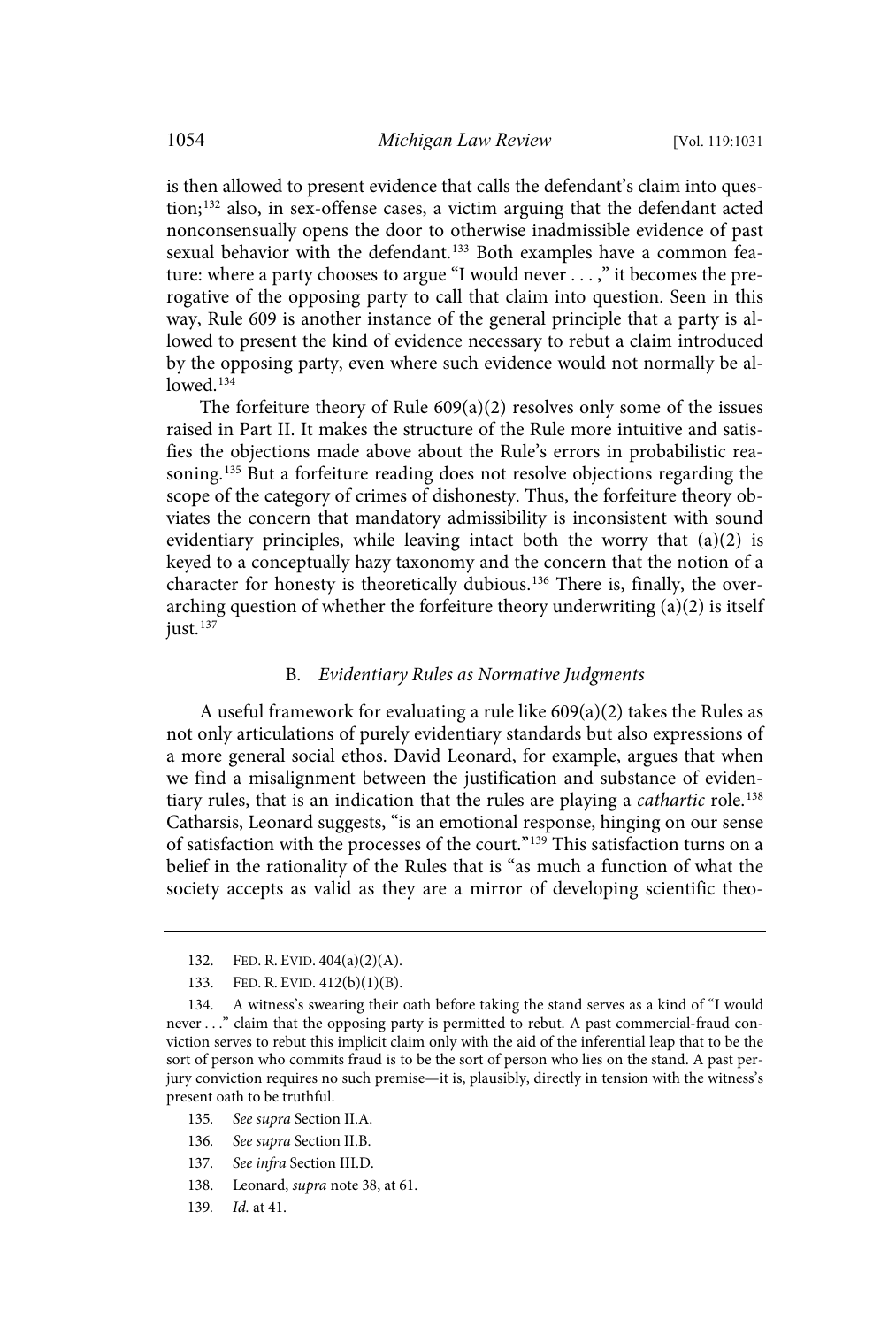ry."<sup>140</sup> In other words, the Rules can be understood as codifying not the most rigorously honed principles of evidentiary fitness but instead the kinds of guidelines liable to strike people as intuitively correct. On this view, if it seems fitting and appropriate that a certain class of convicts be constrained when serving as witnesses, then that intuitive sense may override strict attention to the kinds of considerations outlined in Part II.

Similarly, Sherman Clark argues that the Rules must be understood in part as carrying out a kind of "social function" through which "we as a community take responsibility for—own up to—inherently problematic judgments regarding the blameworthiness or culpability of our fellow citizens."<sup>141</sup> Particular evidentiary rules, on this view, may sometimes best be understood as reflections of certain social values.<sup>142</sup> Such "social meaning[s]," he notes, cannot readily be demonstrated and are instead at best something that can be inferred from reflection on the form and content of procedural rules as they develop over time.<sup>143</sup> Together, Clark and Leonard offer a way of understanding how and why  $609(a)(2)$  is structured as it is, and for thinking through the question of whether the Rule in its present form is satisfactory.

#### C. A Restructured Rule 609?

Even assessed under a forfeiture theory, section (a)(2)'s scope is too broad. The anomalous categorical treatment of crimes of dishonesty in Rule  $609(a)(2)$  contrasts with a broad array of escape devices and balancing tests that appear throughout the Rules.<sup>144</sup> This contrast violates the principle that like cases should be treated alike, "a central element in the idea of justice." 145

A better Rule 609 would retain section (a)(1)'s use of a balancing test for admitting felonies while also expanding its scope to include misdemeanor convictions for crimes of dishonesty. While this would not resolve problems related to the coherence of the category of crimes of dishonesty, allowing judges discretion would avoid the most egregious applications of the Rule. Section (a)(2) could then be given a substantially narrower scope, including only convictions for perjury and obstruction of justice. The justification for the limitation of (a)(2) to these two crimes is consistent with the principle of forfeiture<sup>146</sup>

146. See supra Section III.A.

<sup>140</sup>. Id.

<sup>141.</sup> Clark, supra note 74, at 2381–82.

<sup>142</sup>. See, e.g., Sherman J. Clark, An Accuser-Obligation Approach to the Confrontation Clause, 81 NEB. L. REV. 1258, 1259 (2003) (arguing that the Confrontation Clause is as much as an expression of social value as a judgment of evidentiary worth).

<sup>143</sup>. Id. at 1263.

<sup>144.</sup> See supra note 125 and accompanying text.

<sup>145.</sup> H.L.A. HART, THE CONCEPT OF LAW 155 (1961).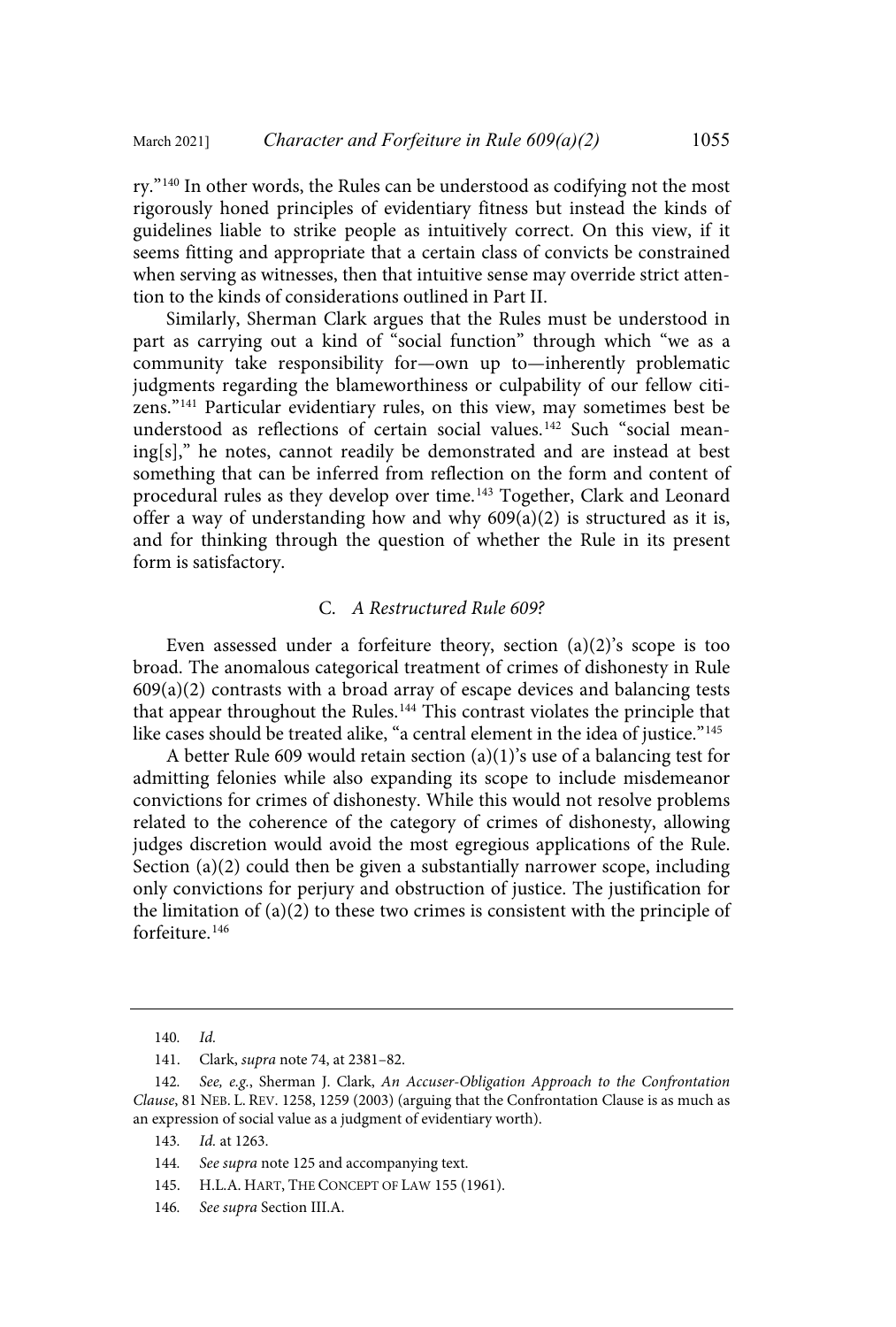This revised version of Rule 609 does not resolve worries about the fairness of the categorical-admissibility provision of section (a)(2), but it does make the category of crimes to which the provision applies more principled. There is at least a colorable argument that someone who has committed perjury or obstructed justice should in fairness be barred from presenting themselves to a jury as being deserving of trust. It is no great inferential leap to think that someone who has committed perjury in the past might do so again. This is different from the kind of inferential leap that Section II.B argued was illicit. There the contested inference was from a witness's having committed some past criminal act—say, lying on a tax return—to the supposition that because the person had in one context violated one norm, she could not be trusted in this context not to violate the prohibition against lying on the stand. This reasoning relies on an inference from a particular act to the conclusion that the person who committed that act must therefore be a certain kind of person. The revised Rule 609 this Section proposes does not license this inference but rather treats a convicted perjurer's oath to speak the truth with presumptive skepticism given that he is known to have broken that same oath in the past.

The modifications proposed here would still allow for the operation of a forfeiture principle, but with a much more limited domain: only a person who had committed perjury or obstruction of justice would be subject to the mandatory admissibility of that conviction as is presently the case under Rule  $609(a)(2)$ . This narrower version of section  $(a)(2)$  thus escapes the most problematic of the objections outlined above.

#### D. Forfeiture as Proxy and Punishment

What remains is the question of the justness of Rule 609(a)(2)'s implicit forfeiture principle. This Section concludes that what differentiates section (a)(2) from several other forfeiture principles in the Rules of Evidence is its peculiarly human cost. The Whole Document Rule, for example, entails that a party forfeits their procedural right to keep a portion of a document out of evidence if they have entered a misleading excerpt of that same document into evidence. <sup>147</sup> By contrast, section (a)(2) does not merely entail forfeiture of a procedural right—it also means that the witness is treated by the legal system as a fundamentally unequal participant on the basis of conduct external to the proceedings. The witness impeached under section  $(a)(2)$  is branded with the state-sanctioned designation that they are a liar, even for crimes for which they have already carried out their sentences. This is a kind of forfeiture that follows the person no matter the context of the trial in which they participate.

Rule 609(a)(2)'s mechanistic approach devalues the perspectives and perceptions of the particular individuals presenting themselves as witnesses in favor of a sterile, rule-oriented determination as to the competence of

<sup>147</sup>. See supra note 131 and accompanying text.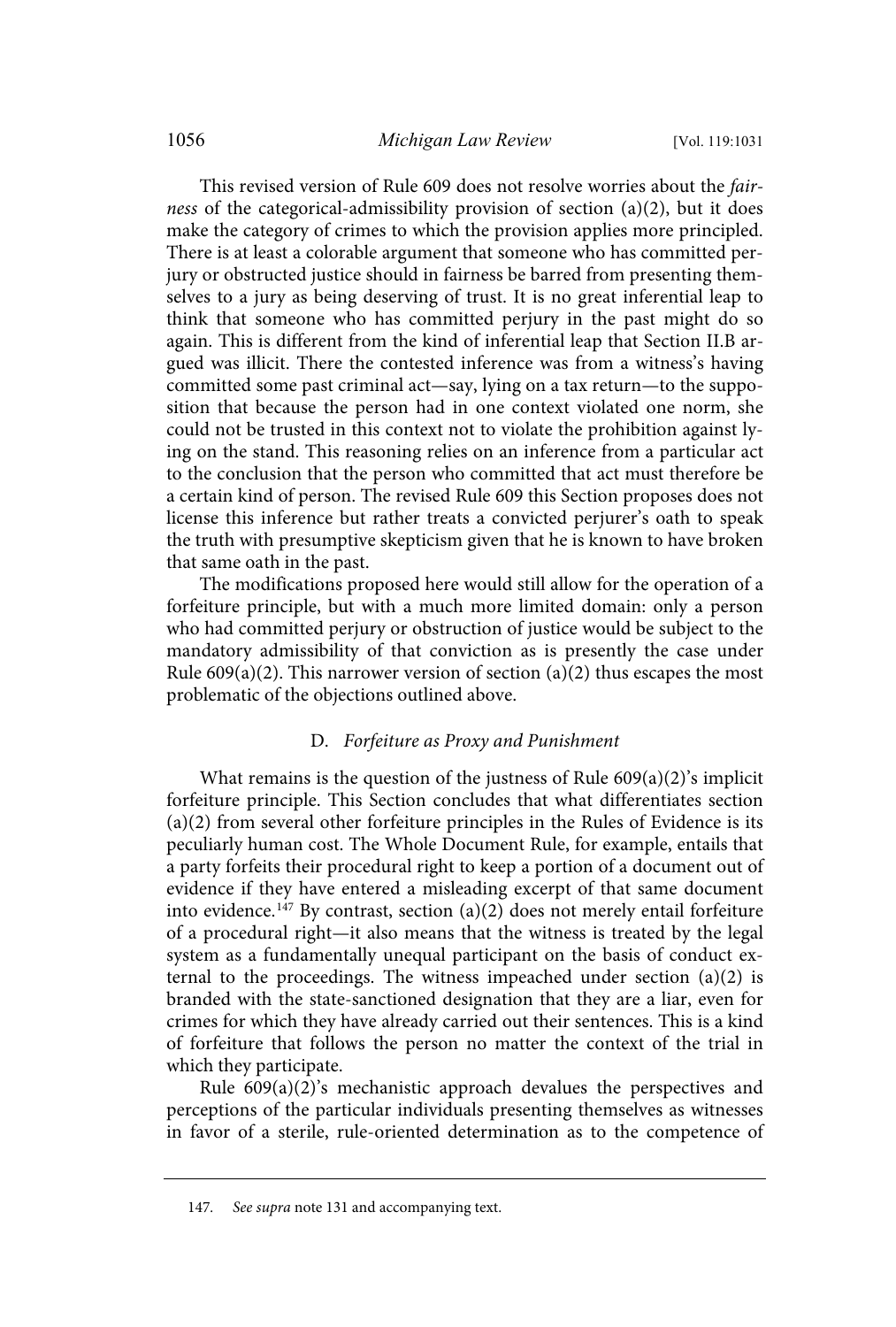would-be witnesses on the basis of whether they have run afoul of the legal system in some ill-defined way.<sup>148</sup> Moreover, Rule 609(a)(2)'s formal character belies a messy reality and presents as a sober deduction a principle that is in fact a mere manifestation of prejudice.<sup>149</sup> It does not follow from the presentation of impeaching evidence that anything in particular is true or false; it is merely a legally licensed way for trial proceedings to affect a juror's perceptions of some of the persons involved. This is done under the guise of a "fundamental concern" for factual accuracy—a concern which "has done little more than confer on judges vast powers that have been used to deny some parties the right to tell their own stories."<sup>150</sup>

The idea that certain kinds of convictions merit a loss of some basic rights sits uncomfortably with the otherwise consistent trajectory toward a democratization of witness-competence rules. These competence rules served as a means of controlling the evidence brought before a jury<sup>151</sup> but were also used as a way of demoting some people to a second tier of citizenship and ensuring that certain parties and interests were favored over others.<sup>152</sup> Over time, the rules of witness competency have grown substantially more equitable. The sole default requirement for competency is personal knowledge of the events regarding which the witness is offering testimony.<sup>153</sup> In light of these developments, a residual adherence to the idea that those convicted of certain kinds of crimes ought to be effectively silenced in legal proceedings raises serious questions of basic procedural justice.

Rule 609(a)(2) also naturally lends itself to comparison with felondisenfranchisement laws. This Note has argued that Rule 609(a)(2) is unjustifiable on evidentiary grounds, and therefore is indefensible as a purely regulatory measure. <sup>154</sup> But the Rule also fares poorly when treated as a

<sup>148</sup>. See Kenneth W. Graham, Jr., "There'll Always Be an England": The Instrumental Ideology of Evidence, 85 MICH. L. REV. 1204 (1987) (book review). This sterility, Kenneth Graham argues, belies a dogma: that the law of evidence can be made into a science. Under this ideology, a fancifully formalistic method of determining what goes in and what stays out of a trial papers over a miasma of prejudice and undefended and implausible assumptions. The formalism of Anglo-American evidence law thus represents "not the cleansing of values and the elimination of politics . . . but rather the embedding of a particular set of politico-ethical values within the very definition of procedure." Id. at 1213–14.

<sup>149</sup>. See supra Sections II.A, II.B.

<sup>150.</sup> Graham, supra note 148, at 1233. See generally Natapoff, supra note 5.

<sup>151</sup>. See, e.g., Rosen v. United States, 245 U.S. 467, 470–71 (1918) ("[T]he truth is more likely to be arrived at by hearing the testimony of all persons of competent understanding who may seem to have knowledge of the facts involved in a case, leaving the credit and weight of such testimony to be determined by the jury or by the court.").

<sup>152</sup>. See, e.g., People v. Hall, 4 Cal. 399 (1854) (affirming the legitimacy of California's Act Concerning Crime and Punishment and categorizing Chinese immigrants as "black" and therefore ineligible to serve as witnesses against a white defendant).

<sup>153.</sup> FED. R. EVID. 601, 602.

<sup>154</sup>. Cf. Pamela S. Karlan, Convictions and Doubts: Retribution, Representation, and the Debate over Felon Disenfranchisement, 56 STAN. L. REV. 1147, 1150–56 (2004) (distinguishing